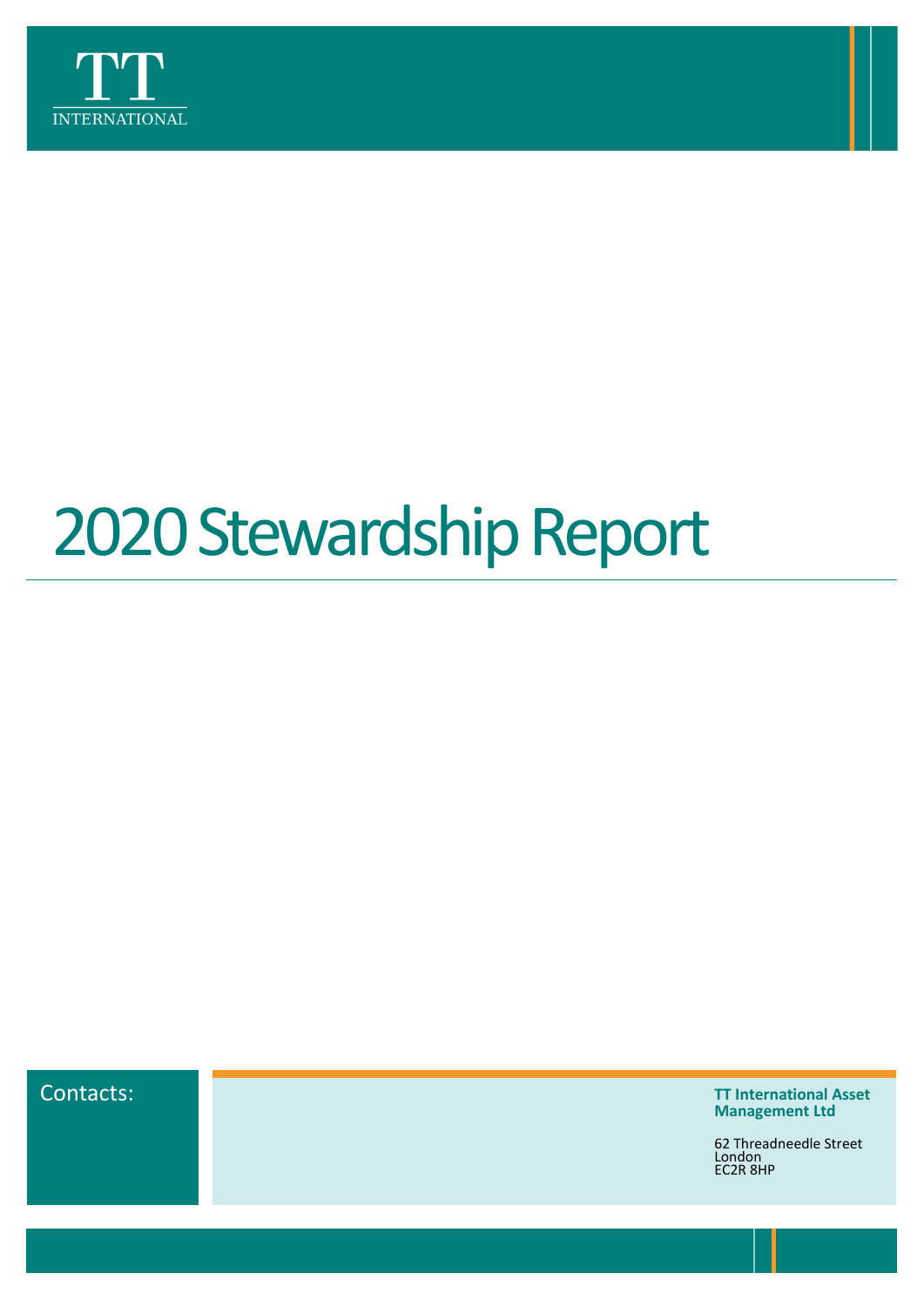

## Contents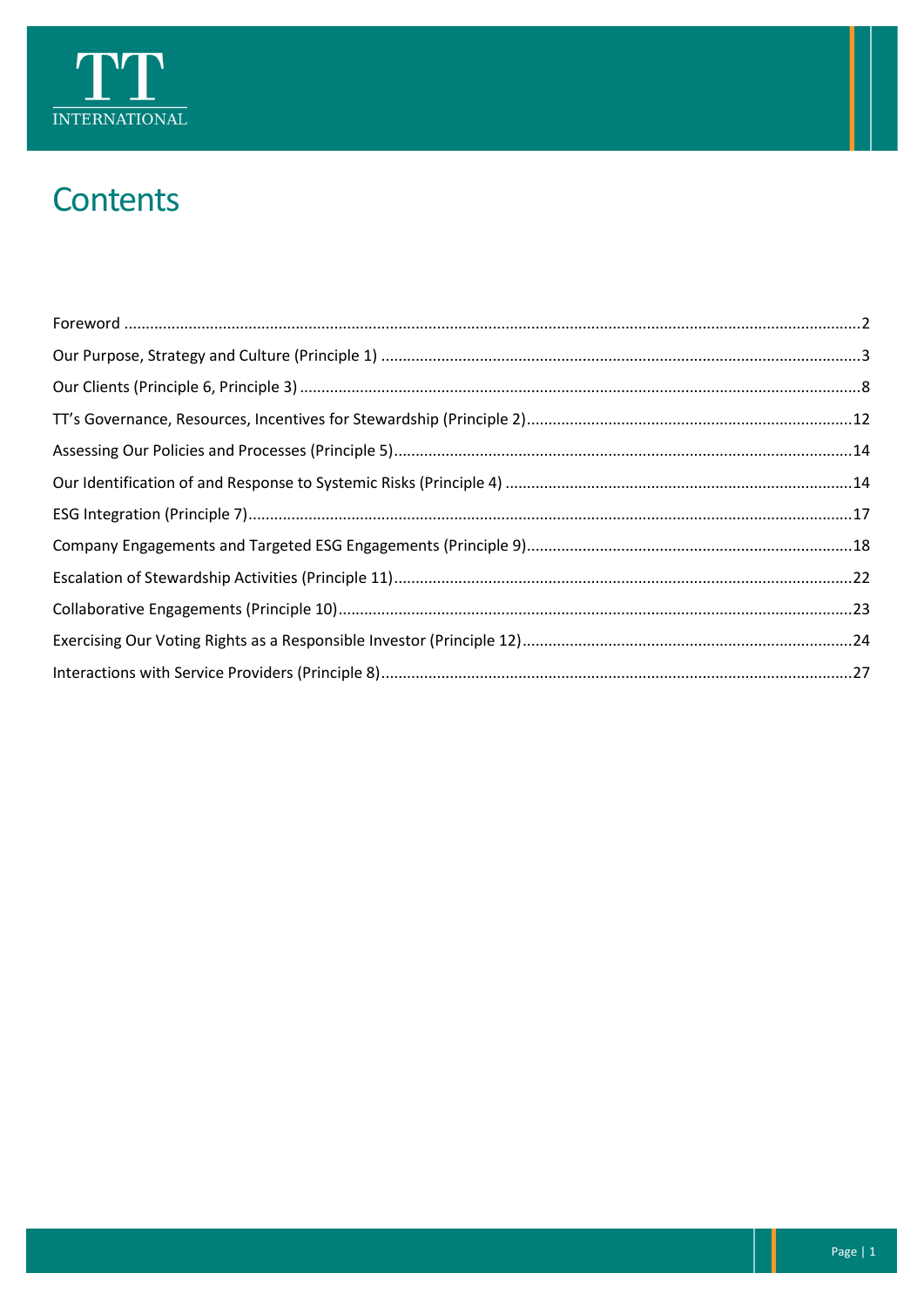

### <span id="page-2-0"></span>Foreword

TT International Asset Management's 2020 Stewardship Report is organised along the principles of the UK Stewardship Code and explain our stewardship philosophy, resources, process, and activities.

TT is dedicated to achieving the best possible risk-adjusted returns for our investors. We believe that responsible investment is essential for maximising returns for our clients and limiting reputational risk. Our key goal in 2020 was to strengthen ESG integration further and ensure that nascent ESG risks were accurately identified and accounted for. We hired our dedicated Head of ESG to develop the framework and process to integrate ESG across our products and proactively work with our fund managers and analysts on ESG analysis and company engagement.

In 2020, we had nearly 2,400 company meetings and 48 targeted ESG engagements. We voted on 4,315 resolutions at 366 company meetings. The highlights of the year include the launch of our Environmental Solutions strategy in May 2020. TT Environmental Solutions Fund seeks to generate strong long-term returns by investing in companies that enable the green transition and protect against ecosystem destruction; the fund finished the year up 96.8 percent gross of fees. This strategy donates one third of its fees to environmental charities. We formally supported the Task Force on Climate-related Financial Disclosures (TCFD) and have done further research on biodiversity, which culminated in our biodiversity engagement guide.

We manage assets for some of the world's most sophisticated institutional investors with long investment horizons. This requires us to understand and correctly interpret the investment implications of ESG issues surrounding our investments, so that we can preserve and enhance our clients' capital. By incorporating the ESG insights we glean from our stewardship activities into our investments, we believe we can generate even stronger risk-adjusted returns for our clients. By serving our investors diligently as a responsible investor, we believe we fulfil our fiduciary duty to our investors such as pension plans, university endowments and sovereign wealth funds, thus helping them to fulfil their own responsible investment and stewardship obligations.

**Eric Mackay**

**Managing Director**

**TT International Asset Management**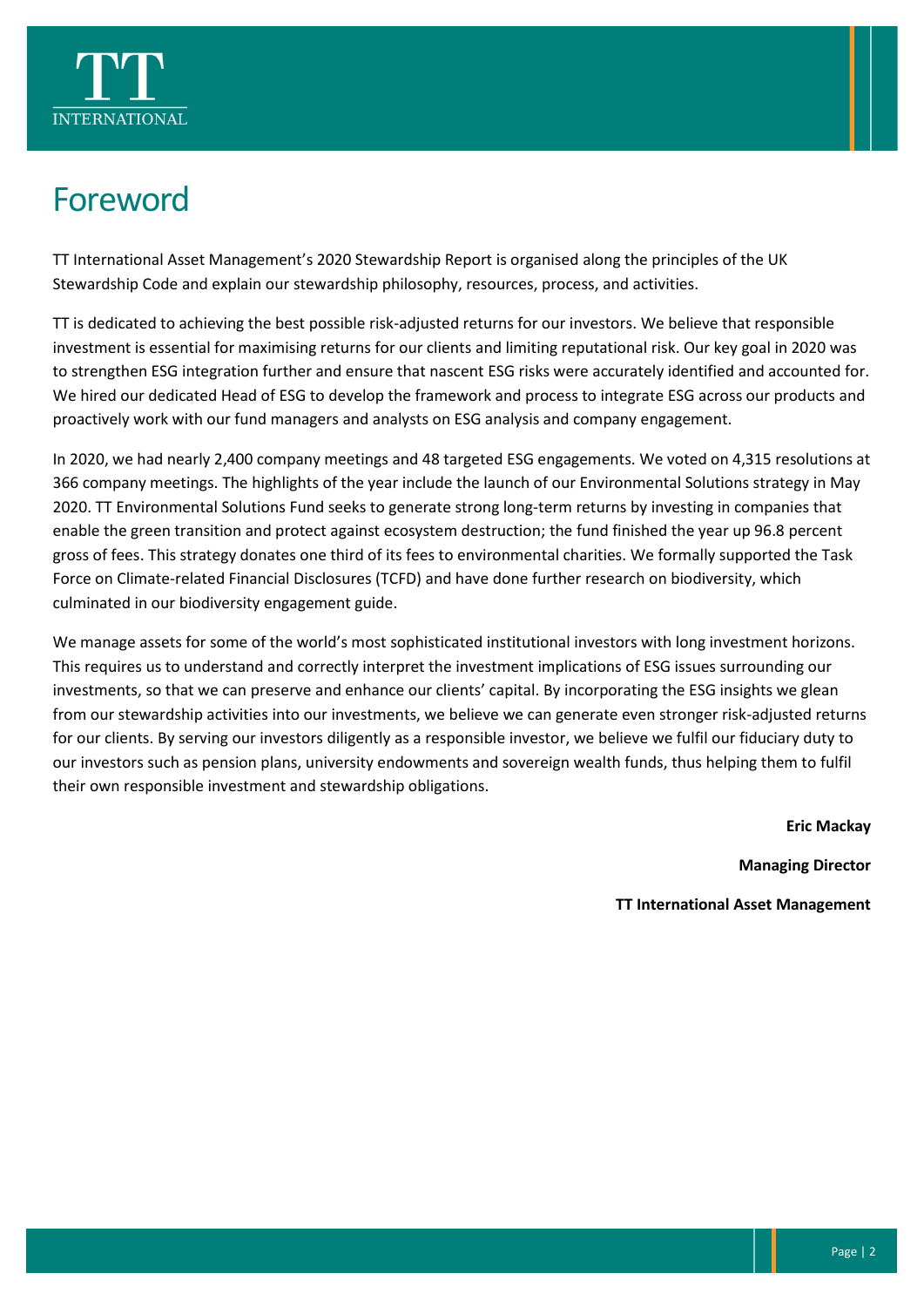

# <span id="page-3-0"></span>Our Purpose, Strategy and Culture (Principle 1)

**Signatories' purpose, investment beliefs, strategy and culture enable stewardship that creates long-term value for clients and beneficiaries leading to sustainable benefits for the economy, the environment and society.**

#### Firm Overview

TT International Asset Management ("TT") was founded in 1988 to manage assets for a highly regarded global macro strategy. Two years later we began managing long-only equities, using the same basic philosophy of combining informed top-down views with rigorous bottom-up company analysis. Over the ensuing three decades, we continued to harness this philosophy to build a suite of award-winning long-only equity and alternative products.

Our long-only strategies now span Asian, Chinese, Environmental, Global Emerging Markets, International ex-US, and UK equities, while our alternative strategies comprise Equity Long/Short, Event Driven and Global Macro. Having achieved strong risk-adjusted performance and asset growth, particularly in our Emerging Markets strategies, we now manage US\$10.7bn (as of 31 December 2020) for some of the world's most sophisticated institutional investors. Headquartered in London, we also have an investment research office in Hong Kong and an office in New York specialising in marketing and client servicing.

After 27 years of being structured as an unlimited liability partnership, in early 2020 we were acquired by Sumitomo Mitsui Financial Group, a leading Japanese bank. As well as complementing our naturally conservative culture, this partnership provides us with a stable capital base and scope for growth in one of the world's largest institutional markets. Crucially, we retain the investment autonomy, key people, and management and incentive structures that have proven so successful over the past three decades.

#### Values

Our ultimate aim is to produce strong risk-adjusted returns and provide exceptional client service. Whilst this aim is not unusual amongst our peers, how we achieve it is, because we will always remain true to our unique values:

#### **Excellence**

We continuously strive for excellence in all aspects of our business. Dedicated solely to asset management, we deliberately limit our product range to areas where we possess a genuine competitive advantage and offer only authentically active, concentrated portfolios with 30 to 60 stocks and high active share. Similarly, our focus on a relatively small number of sophisticated institutional investors means that each of our clients receives a bespoke service.

#### **Collaboration**

We are proud to be home to a vastly experienced, talented, long-serving and diverse group of professionals. By providing a collegial environment, clear opportunities for career progression and powerful incentivisation, we can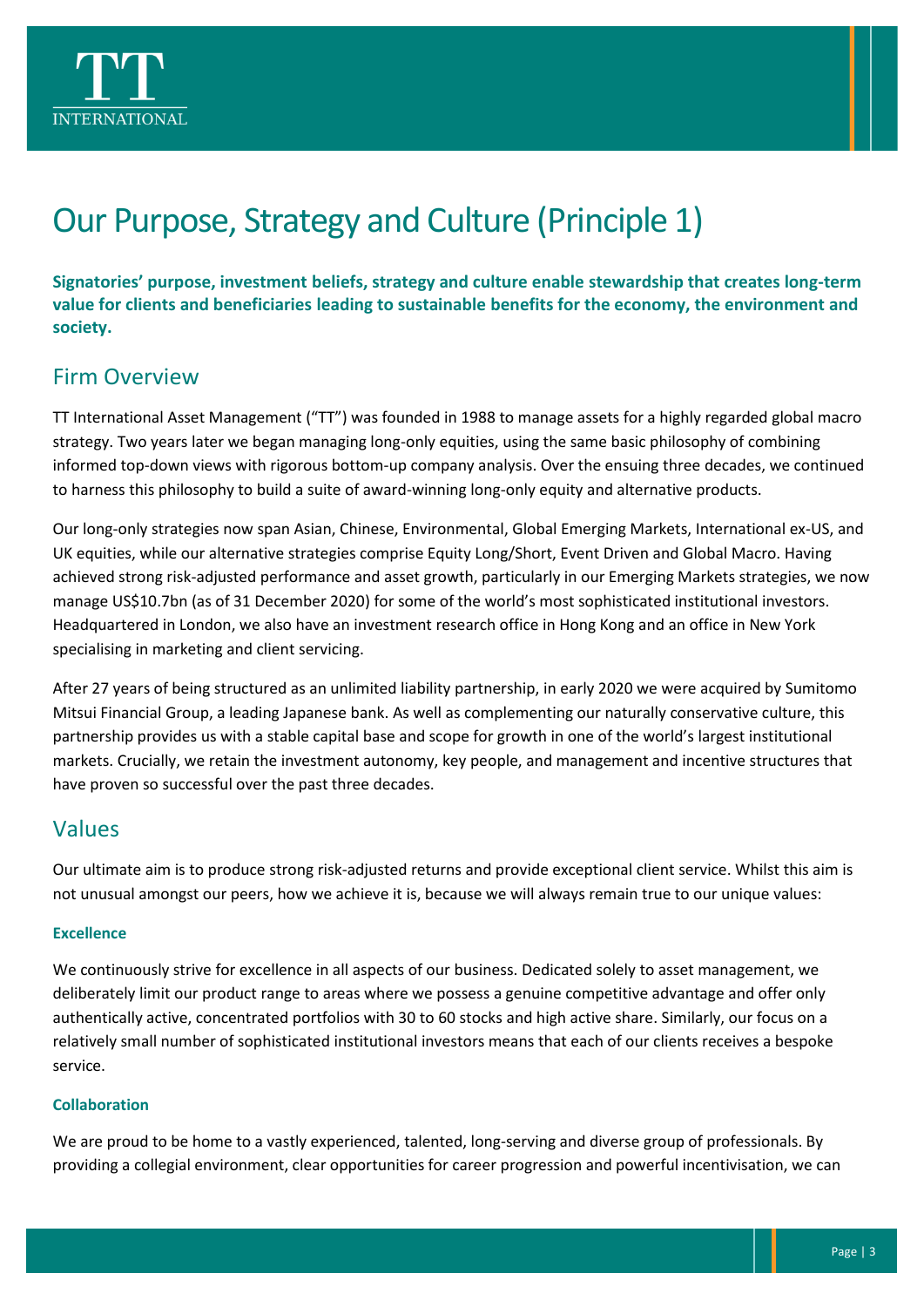

successfully attract, retain, and motivate these people to help clients achieve their goals. Our culture is a balance of collegiality and individual accountability. Investment cases are discussed thoroughly amongst the entire team to test the robustness of our analysis and ensure that the portfolio benefits from a wide range of perspectives. We regularly review the investment ideas that are most accretive to performance as well as the biggest detractors. Even when reviewing the latter, our culture remains collaborative and supportive. Discussions are constructive and objective, incorporating robust challenge without 'finger pointing'. Importantly, our collegial approach does not prevent accountability, as ultimate responsibility for a portfolio rests with a Lead Portfolio Manager who oversees areas such as position sizing, risk management and portfolio construction.

As a firm we encourage diversity in all forms, including nationality, background and gender. From an investment perspective, we particularly seek cognitive diversity in order to encourage multi-dimensional thinking on investment ideas. We are an equal opportunities employer and all recruitment is focused on as wide and diverse a group of suitably qualified people as possible. Our HR team ensures that every staff member is aware of TT's Equal Opportunities policy. We recognise and value people's different backgrounds, knowledge, skills and experiences and use that blend to create a productive, motivated and effective workforce whilst at the same time enabling people to realise and achieve their potential.

We have become a member of CityHive, a network for change within the Asset Management industry. So far we have enrolled one staff member on their "City Stars" programme – a coaching programme aimed at middle manager females within the industry and we are also participating in their cross-industry mentoring scheme. We are actively working with them to look at further initiatives to improve diversity at TT, including using their job portal, which uses data science to gender neutralise job descriptions (a recent hire was successfully sourced through CityHive). We have partnered with The Talent Keeper Specialists, specifically offering their "Comeback Coaching" programme for women on and returning from maternity leave.

#### **Responsibility**

Crucially, our culture promotes 'responsibility' in another sense of the word. We believe that high standards of corporate responsibility not only make good business sense and benefit wider society, but also have the potential to protect and enhance investment returns. By incorporating differentiated and material ESG analysis into our long-only and long/short equity strategies, we believe we can generate even stronger risk-adjusted returns for our clients and channel capital towards companies with commendable ESG practices. We have a market-leading Environmental equity strategy specifically designed to invest in companies that are providing solutions to the world's biggest environmental issues. This fund has a Research Advisory Board comprised of world-renowned experts on environmental regulation, technology, ecology, and green finance. We leverage their expertise across our investment management activities. One-third of the strategy's management fee is donated to environmental charities and we have been lobbying for this to become the norm in the sustainable investment industry. Finally, we are proud to be a certified carbon neutral organisation, having measured and offset our carbon footprint by funding several tree planting and renewable energy projects in the developing world.

#### **Alignment**

Our compensation is based almost exclusively on the performance we generate for clients and most of our investment professionals invest a significant proportion of their liquid assets in our products. In fact, many are the biggest personal investors in their own strategies. Clients can rest assured that we have skin in the game and that our interests are aligned. Moreover, we limit capacity in all our strategies, allowing us to remain nimble and maximise our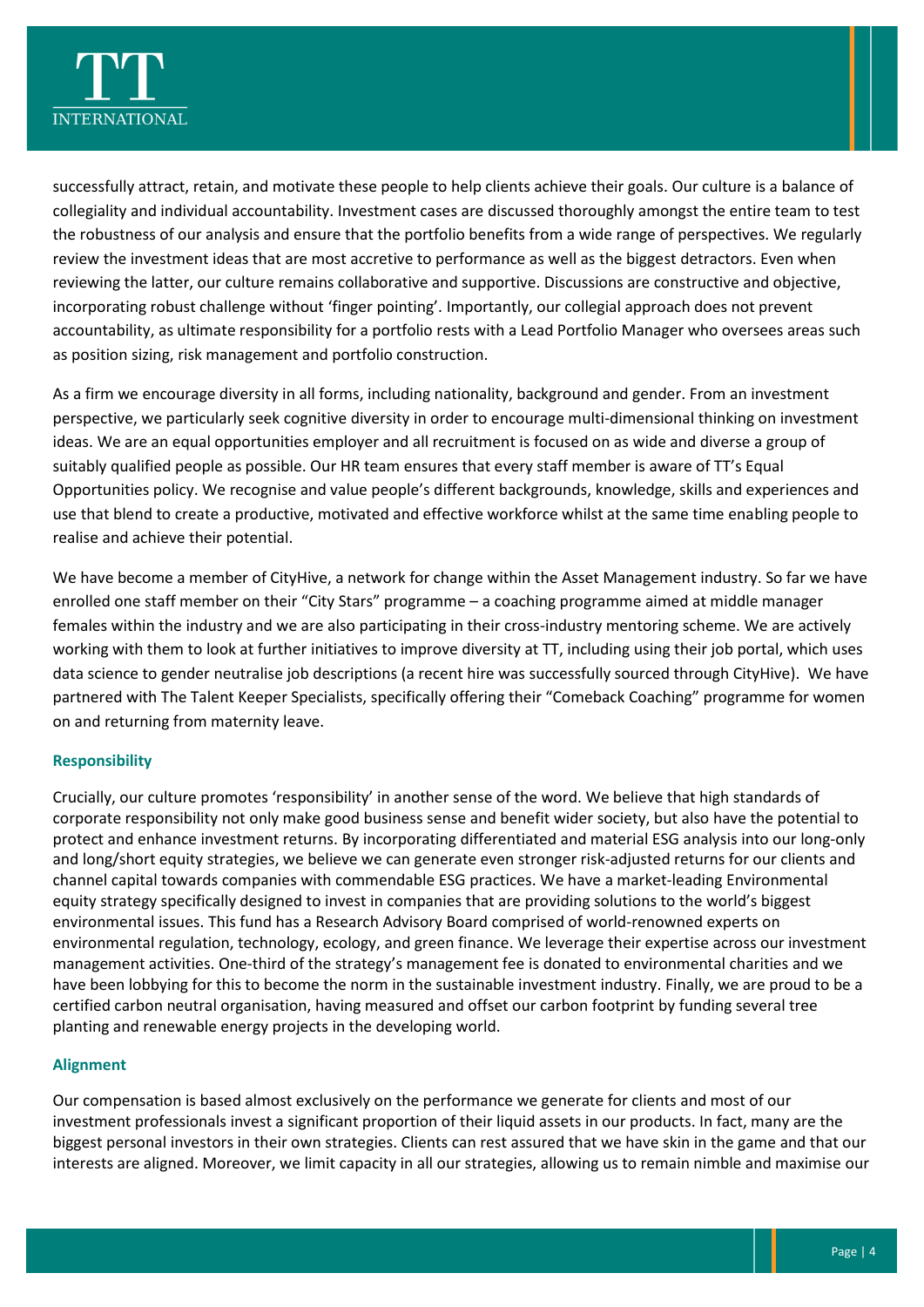

chances of delivering outperformance. Rather than simply being asset gatherers, we pride ourselves on our investment-led culture that focuses on doing what is right for existing clients. Several of our products are closed to new investors after having reached capacity.

The client services team is also responsible for completing questionnaires from our prospects, clients, and their consultants. In 2020 the team completed 73 such questionnaires, liaising with various other teams around the business, including our ESG team. The vast majority of these questionnaires included sections on ESG and diversity, and the team noted a material increase in client interest in these areas. In response to this, we are increasing our ESG resources, adding another member to the ESG team.

#### Investment Philosophy and Process

#### We believe we can deliver strong risk-adjusted returns for our clients by integrating top-down and bottomup analysis to identify undervalued growth companies.

- **Top-down/bottom-up integration.** We believe that structural inefficiencies within global equity markets offer attractive opportunities for active managers to exploit. Such inefficiencies are partly the result of insufficient analysis of the interplay between macro factors and individual company fortunes. They also stem from a distinct lack of analysis by the sell- and buy-side communities, creating significant opportunities for mispricing. Finally, we believe that such inefficiencies are the result of behavioural biases created by the skewed composition of many indices. Our process aims to exploit these inefficiencies in an attempt to consistently add value for our investors. To this end, we:
	- o Use a combination of top-down and bottom-up research as a means of allocating capital.
	- o Perform detailed bottom-up fundamental analysis on stocks that we own or may consider owning.
	- o Focus on companies with superior growth, strong free cash flow, and solid balance sheets.

Our process begins with our top-down research, which uses an objective framework to compare and contrast macroeconomic drivers, valuations and earnings growth in all the markets in the universe and directs an assessment of where our teams should allocate research resources. The top-down research never buys a stock; each investment we make needs to satisfy our bottom-up process in its own right. The ultimate output of the top-down element of our process is to identify countries that are most likely to enjoy outperformance and, crucially, to form a view on the sectors that are most favourably placed to benefit from the macroeconomic and reform tailwinds we have identified. We then allocate our bottom-up research resources to focus on these attractive areas.

Our rigorous bottom-up research is based on our proprietary 'VVC-ESG' approach, where we examine the Valuation case for every investment, Verify our assumptions using a wide range of sources, identify clear Catalysts to realise the outperformance, and make a fully integrated assessment of ESG issues.

• **ESG and Stewardship.** We believe that investing in companies with strong and/or improving ESG credentials will help to produce superior risk-adjusted returns for our clients. Consequently, we analyse the ESG risks and indeed opportunities associated with every potential investment. Such analysis enhances our understanding of a company and its ability to deliver sustainable long-term shareholder value. We endeavour to understand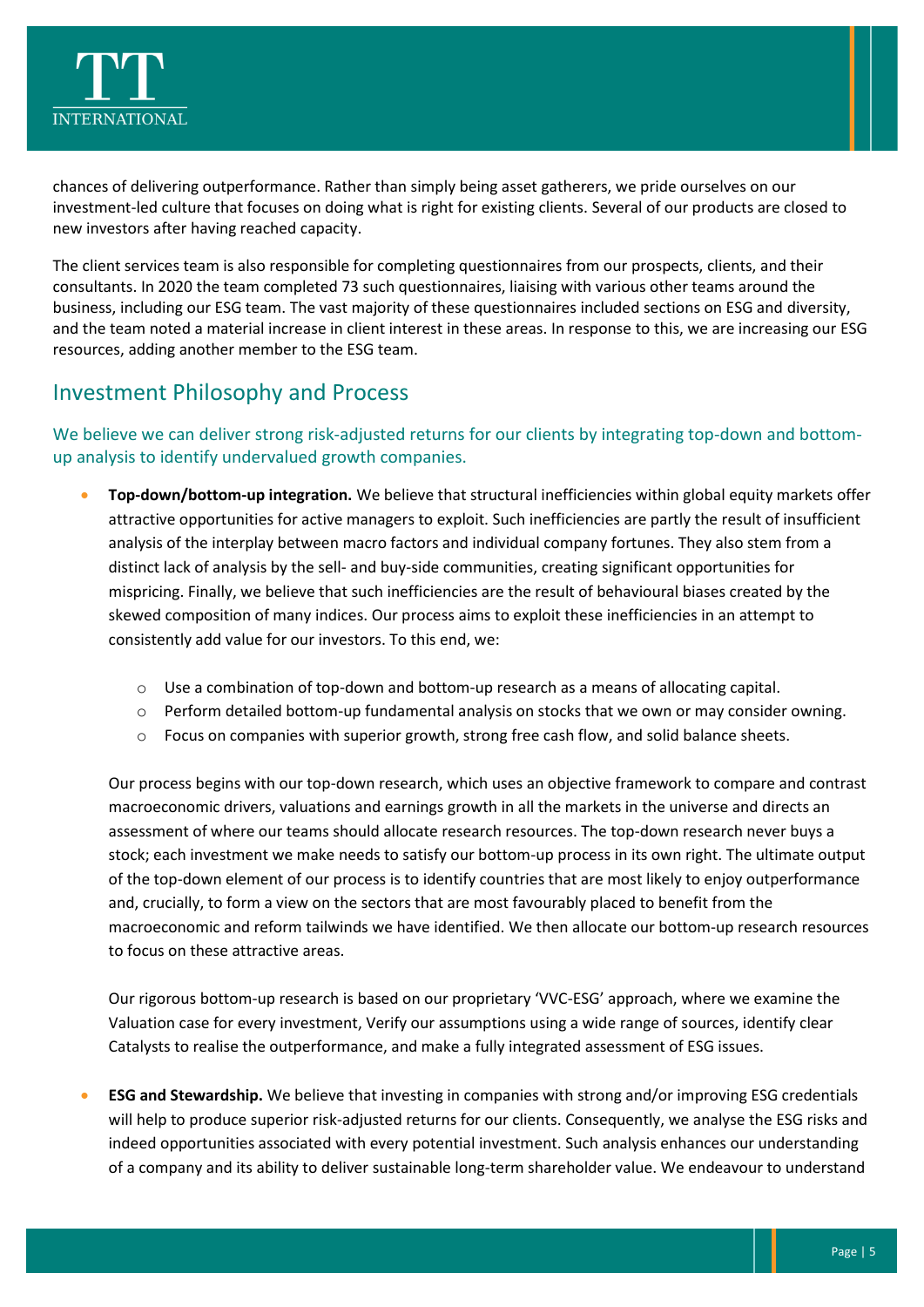

material ESG issues that have investment ramifications and incorporate them into our valuation process. Importantly, our Head of ESG has remuneration targets reflecting the inclusion of a sustainable risk analysis framework within our investment approach as a firm. Our Analysts and Portfolio Managers in turn have explicit KPIs related to following TT's investment processes. These processes include the incorporation of ESG risks and opportunities in their investment research. In May 2020, we launched an Environmental Solutions fund to invest in companies with products or services that tackle a particular environmental problem. This fund has a Research Advisory Board comprised of world-renowned experts on environmental regulation, technology, ecology, and green finance. We leverage their expertise across our investment management activities.

- **Sell discipline.** Our sell discipline is a critical part of the process and an area of competitive advantage. Knowing when to sell is as important as knowing when to buy. Sales are also triggered by the 'VVC-ESG' process. If the price target on our stock has been reached, the investment case has changed, the expected catalyst has failed to materialise, or the company's ESG credentials have deteriorated, then we will return to our original thesis and reassess. If the stock cannot be justified with a new price target, then it will be sold. Put simply, we do not tolerate any passengers in the portfolio.
- **Risk management.** TT's hedge fund heritage ensures that our risk management capabilities are outstanding and are thus able to play an important role in the investment process. Risk reduction is embedded in the philosophy of our funds in the sense that balance sheet strength and robust governance are two aspects that our teams place significant emphasis on. The teams also focus heavily on valuation as they believe that stocks that trade at a significant premium to their intrinsic value are inherently risky. ESG factors are considered and analysed separately as we believe these constitute material risk factors that require a different set of analytical tools. The focus on all of these risk factors is enhanced by the fact that our Portfolio Managers have a significant portion of their wealth invested in our funds. This helps to ensure that absolute as well as relative risk is considered. As well as measuring overall portfolio risk, we also disaggregate tracking error into its component parts. To this end, our independent risk team produces detailed daily risk reports, which measure stock-specific risk as well as systematic risk factors including market, region, sector, and style. Using these reports and regular meetings with the risk team, the investment team can ensure that a portfolio's risk budget is deployed in the areas where it is intended.
- **Ideas Factory.** We are proud to be home to a vastly experienced, talented, and diverse group of investment professionals. Our 'Ideas Factory' consists of 27 investment experts whose collective knowledge can be drawn upon for all our strategies. By providing a collegial environment, clear opportunities for career progression and powerful incentivisation, we can successfully attract, retain, and motivate these people to help clients achieve their goals. Indeed, many members of our investment team are extremely long-serving; our Portfolio Managers have an average tenure of over 12 years at TT. Once an idea has been proposed by an analyst, the investment case will be discussed thoroughly amongst the entire team to test the robustness of the analysis and ensure that a portfolio benefits from a wide range of perspectives. Discussions are constructive, supportive, and objective, incorporating robust challenge without 'finger pointing'. Following these discussions, if a portfolio manager feels that a certain issue has failed to be addressed to their satisfaction, the analyst will be asked to revisit the investment case. Thus, research at TT is an iterative process in which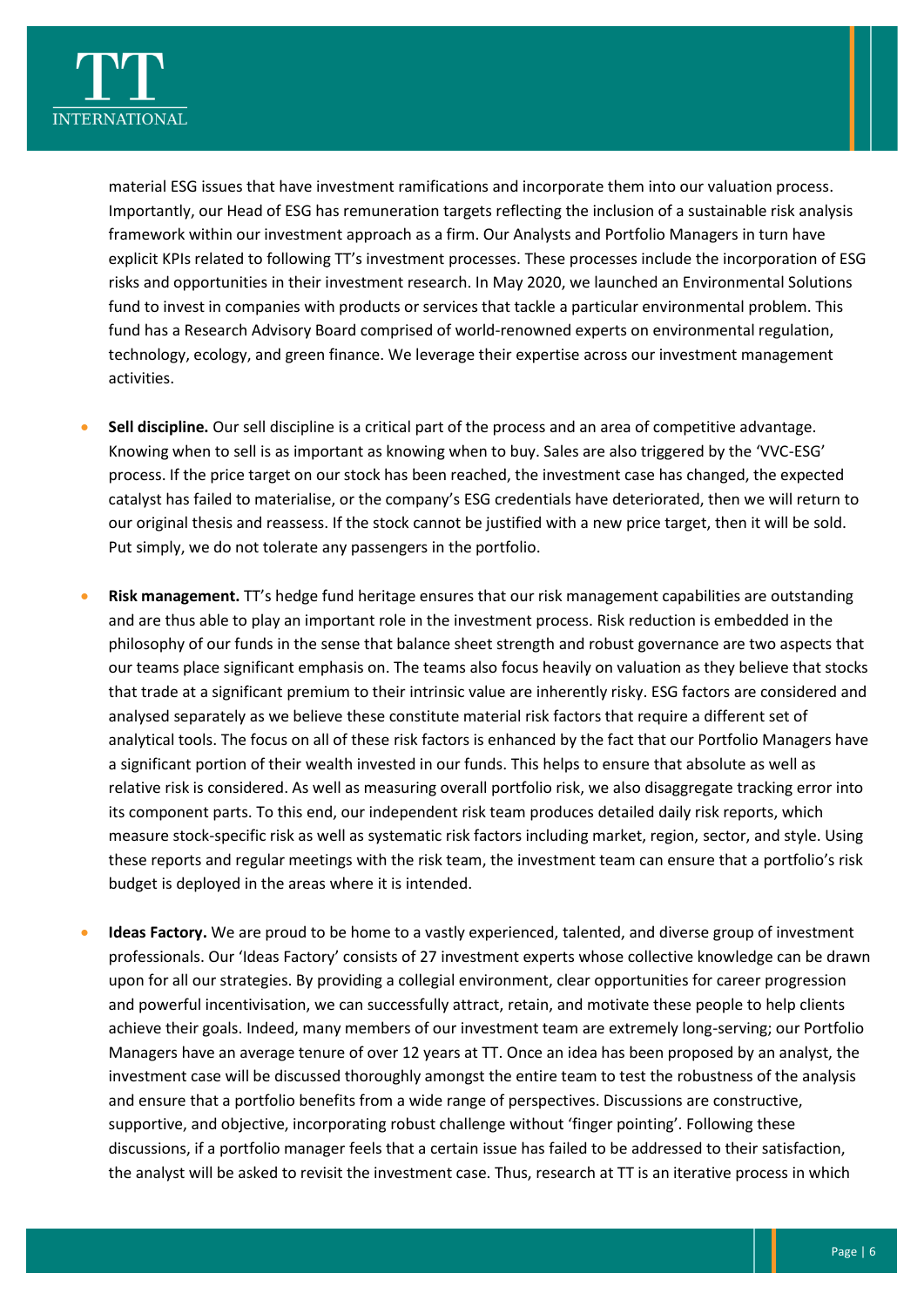

an analyst may have to develop their thesis and refine their forecasts several times until they have satisfied the portfolio manager. We believe this ensures that our research remains high-quality, ultimately allowing us to achieve our overarching goal of delivering strong risk-adjusted returns for clients.

- **Genuine active management.** We offer only authentically active, high-conviction portfolios with high active share and are comfortable taking large positions well away from the benchmark in our long-only products. As an investment manager that takes significant active positions in our portfolios, we aim to engage with the management of all the companies we own on a regular basis, including on ESG issues. The purpose of such engagement is to ensure that management objectives and expectations are closely aligned with the goals of our clients. We also actively vote on all issues on every stock that we own. Our company engagement and proxy voting records are shared with clients on a quarterly basis.
- **Capacity constrained.** We firmly believe that investment performance suffers from diseconomies of scale if assets under management grow too large. To preserve the integrity of our investment process, we limit the capacity in all our strategies to a level that maximises our chances of delivering strong returns for our clients. Being capacity constrained not only enables us to access many small- and mid-cap companies, where structural mispricing opportunities are often more significant, but it also affords us greater flexibility when addressing losers and taking profits in winners. When a stock has performed well and reached its price target, we will re-evaluate the price target to see if there is any further upside, but we are willing to reallocate capital to better opportunities if there is not. Meanwhile, when stocks are not performing in line with expectations, we will revisit the investment case and work out why the stock is not working. When the investment case is intact, we will happily add to our position, but when it is broken, we will again recycle capital into higher conviction positions. In all cases it is extremely important to remain nimble by being capacity constrained. Several of our products are closed to new investors after having reached capacity.
- **Stakeholder consideration.** Our primary goal is to deliver strong risk-adjusted returns for our clients. In pursuit of this objective, we devote a significant amount of time to analysing how potential investee companies treat external shareholders – ultimately our clients – and the rights they afford them. This is part of the reason that we have a specific focus on free cash flow in our investment process. We find it incredibly useful to frame our discussions with management around the use of excess cash generation. For example, do they have high return-on-invested-capital projects, or would they be willing to return the capital? A focus on cash allocation promotes an alignment of interests between management and external shareholders. Another example of our integration of stakeholder analysis would be State-Owned Enterprises, where the interests of external shareholders undoubtedly play second fiddle to those of the government. For this reason we are unlikely to own such companies as they would need to have a significantly higher hurdle rate to be accepted as a suitable investment. We would require a higher discount rate to compensate for the higher risk. Of course, we are acutely aware that our remit is far wider than simply our duty to clients. We aim to create a positive impact for the companies and countries in which we invest, as well as for the wider society. Consequently, we are a certified carbon neutral organisation, having independently measured and offset our carbon footprint by funding several tree planting and renewable energy projects in the developing world. We also engage with our investee companies on issues such as environmental harms, worker rights and board composition. Finally, our Environmental Solutions strategy has a direct positive impact by donating one-third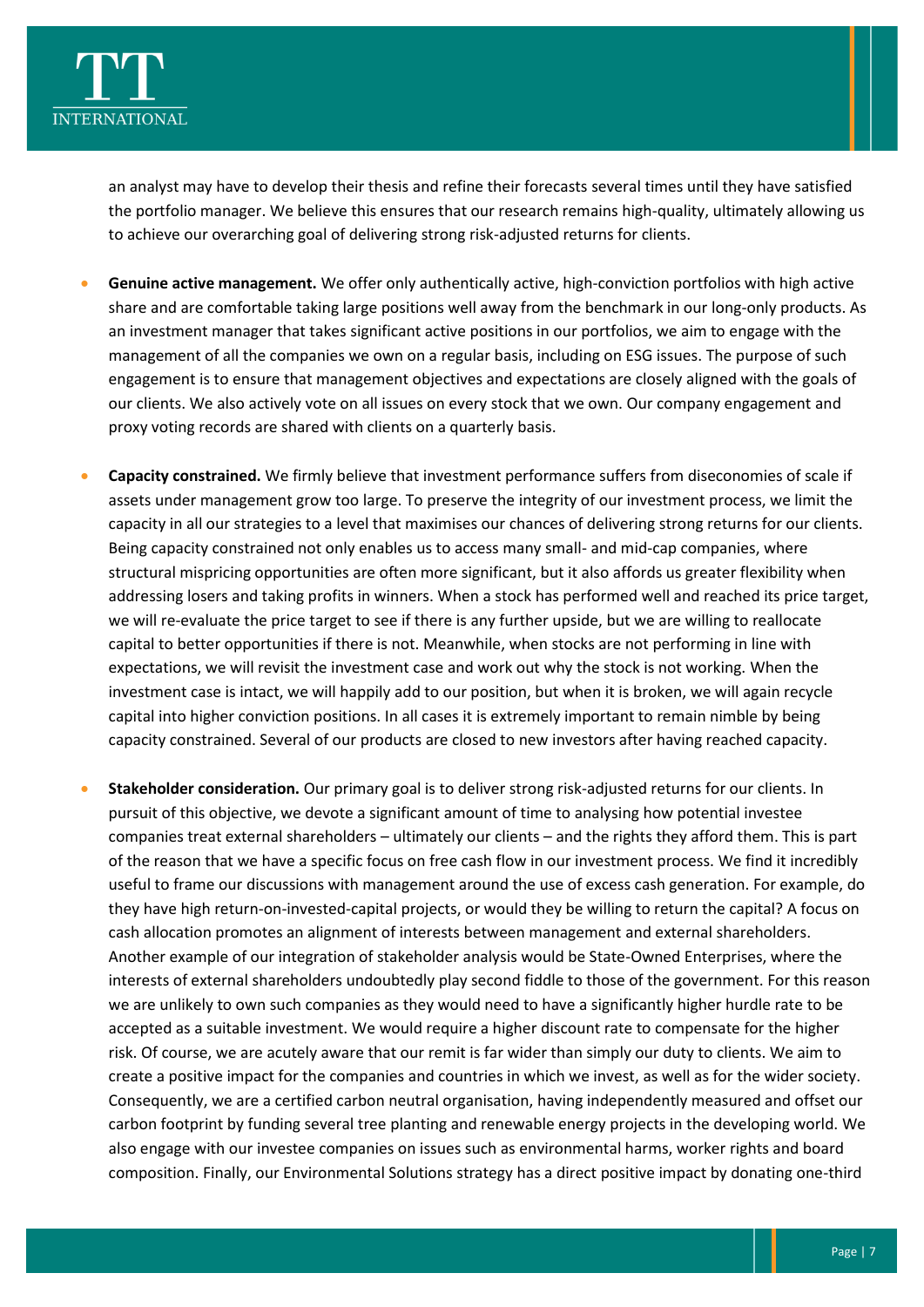

of its revenues to environmental charities. The two charities that we have selected are The Woodland Trust and Heal (Rewilding Charity).

#### **The crucial importance of active ownership and stewardship to our investment strategies**

TT has always placed great importance on engaging with companies and ensuring that their senior management's expectations remain aligned with our own. As a result, engagement has always been integral to the Firm's investment processes, and we regularly meet with executive and non-executive directors of companies in which we invest. We engage on strategic and financial matters, as well as on environmental, social and governance (ESG) issues.

At TT, we believe that high standards of corporate responsibility and responsible business conduct make good business sense and have the potential to protect and enhance investment returns. TT is dedicated to achieving the best possible risk-adjusted returns for our investors. We believe that responsible investment is essential for maximising returns for our clients. By incorporating differentiated and material ESG insights into our analysis, we believe we can generate even stronger risk-adjusted returns for our clients. We also believe that responsible investment limits reputational risk for us and our investors.

We integrate ESG considerations into all our long-only products, and our long/short equity strategies also consider these factors from a financial materiality perspective. We screen our investments on environmental and social factors and analyse corporate controversies and violations of the United Nations Global Compact principles. We measure the carbon intensities of our portfolios and engage with the companies that have sizeable emissions and insufficient disclosure or decarbonisation plans. We exclude from our investment universe companies involved in the manufacturing, supply/distribution, stockpiling, and maintenance of cluster munitions, anti-personnel mines, chemical weapons, and biological weapons. Where companies do not commit to mitigating their adverse environmental or social impacts, we factor this into our investment decisions as a part of our fiduciary duty and to avoid reputational and financial risks.

By serving our investors diligently as explained above, we believe we fulfil our fiduciary duty to our investors such as pension plans, university endowments and sovereign wealth funds, thus helping them to fulfil their own responsible investment obligations.

### <span id="page-8-0"></span>Our Clients(Principle 6, Principle 3)

#### **Signatories take account of client and beneficiary needs and communicate the activities and outcomes of their stewardship and investment to them.**

#### Clients

As of 31 December 2020, we managed US\$10.7 billion for many of the world's most sophisticated institutional clients, including leading global pension funds, sovereign wealth funds, endowments and foundations, and family offices. Our clients are diverse by both type and geography, as can be seen below.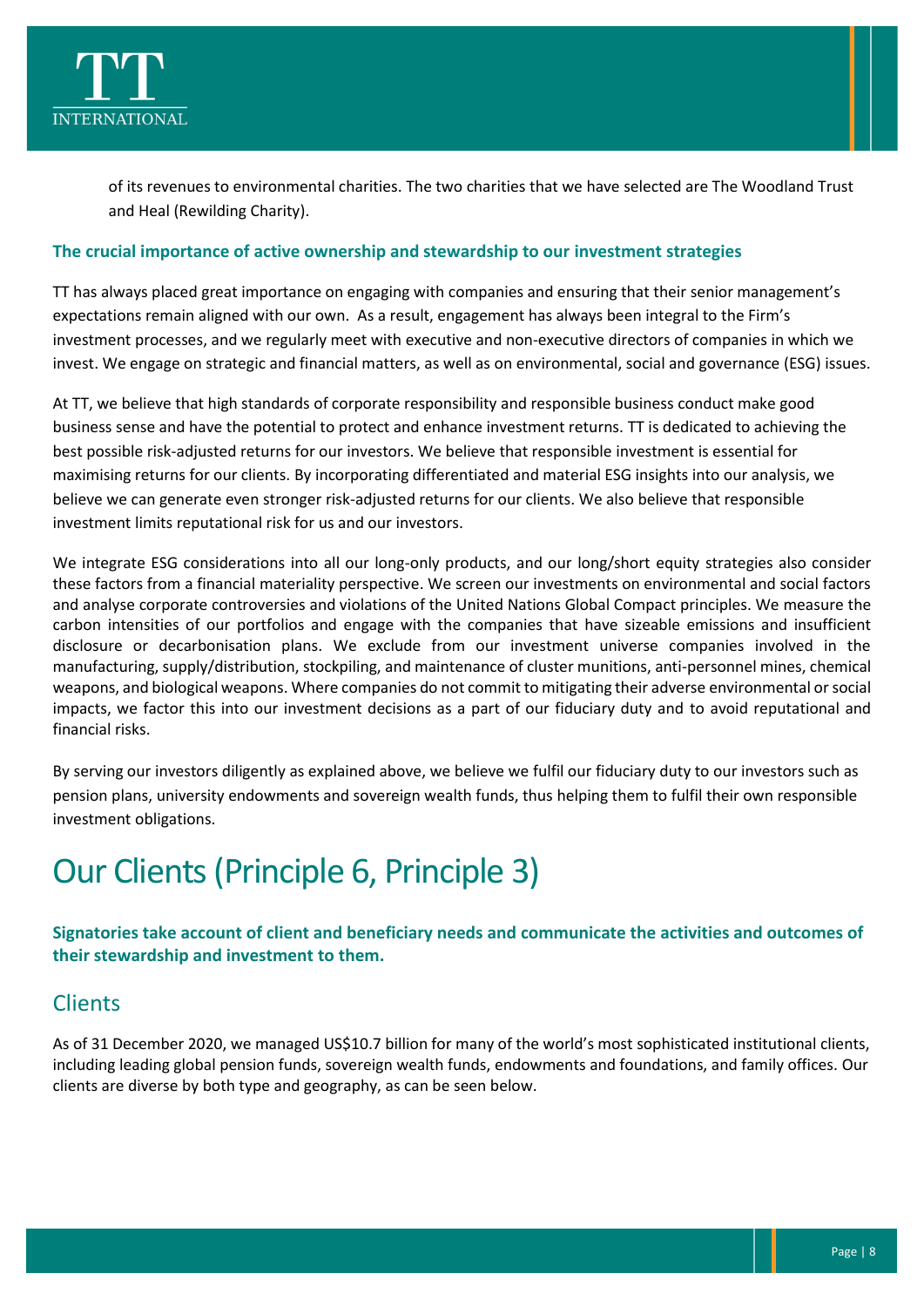



We are committed to providing exceptional client service and have built a highly experienced specialist team of five people to help achieve this. The following information is provided to investors:

- 'Flash' monthly performance email (third business day following month end)
- Detailed monthly/quarterly performance reports (10th business day following month end)
- Regular thought leadership pieces covering topical issues and investment themes. Recent topics included:
	- $\circ$  "2020: The year that ESG went mainstream": We published a white paper providing a summary of how we integrate ESG analysis into our process to help generate superior riskadjusted returns for our clients.
	- o "Impact investing 2.0: revenue sharing with charities to directly improve the environment" – we issued a rallying cry to the wider industry calling for sustainable funds to give onethird of their management fees to carefully selected environmental charities, as the TT Environmental Solutions strategy does. This piece was also featured in industry publications.
- Quarterly company engagement and proxy voting data
- Annual ESG report for each strategy

We take great pride in the timeliness, scope, and accuracy of our client reporting. We have made a conscious effort to ensure that our reporting is relevant and useful to our clients, incorporating their feedback and bespoke requests wherever possible. We frequently receive positive feedback on our investment reporting.

In addition to these reports, we hold regular meetings with our clients – either virtually or face-to-face – to allow them to develop a deeper understanding of key performance drivers and positioning. These meetings usually feature a member of the investment team.

We produce an annual ESG update for each of our long-only strategies; 89 percent of our assets were in long-only strategies at the end of 2020. This update covers our ESG activities for the year, selected engagements and any relevant outcomes, carbon metrics and voting statistics.

78 percent of our assets under management were invested in emerging markets as of end-2020, with the individual regions outlined as below. Emerging Asia ex-China was the largest region at 34 percent of our assets under management. China accounted for 26 percent of our assets, whilst Latin America and Emerging Europe, the Middle East and Africa (EMEA) were 9 percent respectively. Virtually all our assets are invested in equities and equity derivatives.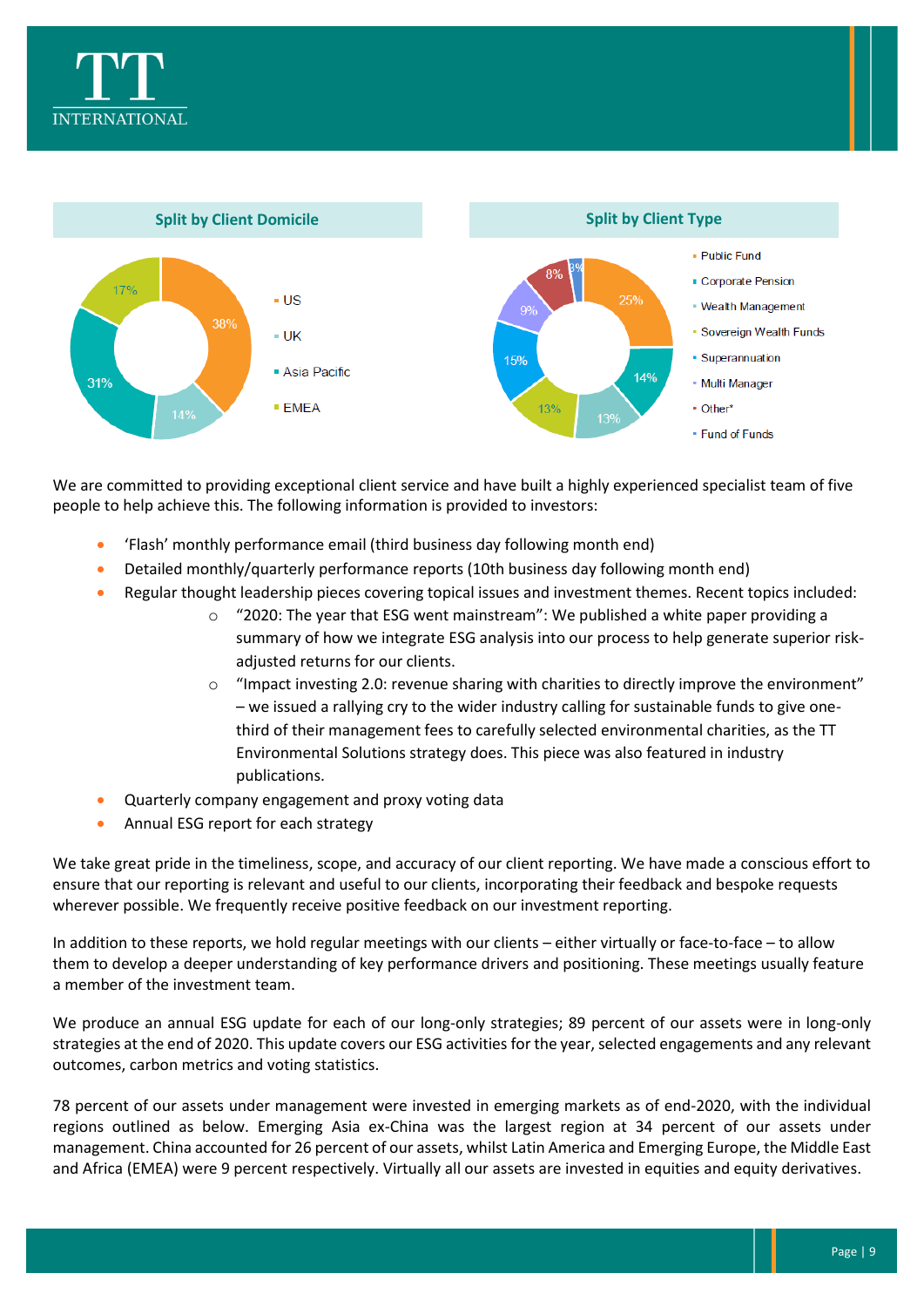



#### **Communication of our activities and outcomes**

We manage assets for some of the world's most sophisticated institutional investors with long investment horizons. This requires us to understand and correctly interpret the investment implications of ESG issues surrounding our investments, so that we can preserve and enhance our clients' capital.

We are a signatory to the UN PRI and file an annual transparency report with the UN PRI where we summarise our ESG policies, practices, and activities. In 2020 our score improved to an 'A', and we were pleased to see our active ownership practices rank ahead of our peers. We also provide ad-hoc and periodic written reports and assessments to our clients based on their needs and regulatory requirements. Our clients routinely request calls on our ESG integration and specific ESG issues. In jurisdictions where our clients have reporting requirements, such as for the Modern Slavery Act of 2018 in Australia, we run detailed human rights assessments on relevant portfolios. We also provide portfolio carbon footprint and company specific ESG assessments to our investors as requested.

#### Putting our Clients and Beneficiaries First

#### **Signatories manage conflicts of interest to put the best interests of clients and beneficiaries first.**

TT is a limited company wholly owned by the Sumitomo Mitsui Financial Group. As such the ownership of the business has the potential to create conflicts of interest regarding the stewardship of our clients' assets, but policies and procedures are in place to identify and manage any such conflicts at the earliest opportunity. We are also aware that conflicts of interest may arise from many other sources, such as private interests of our staff, managing pension fund assets belonging to listed companies, or voting affiliated with companies that we may have other business arrangements with.

Compliance identifies, maintains, and regularly reviews a record of the types of activities undertaken by or on behalf of TT in which a conflict of interest arises to assess whether the controls effectively meet regulatory requirements and expectations. Systems and controls are also put in place to prevent and manage all conflicts of interest. Furthermore, all employees of TT are under a duty to report to Compliance any potential conflict of interest of which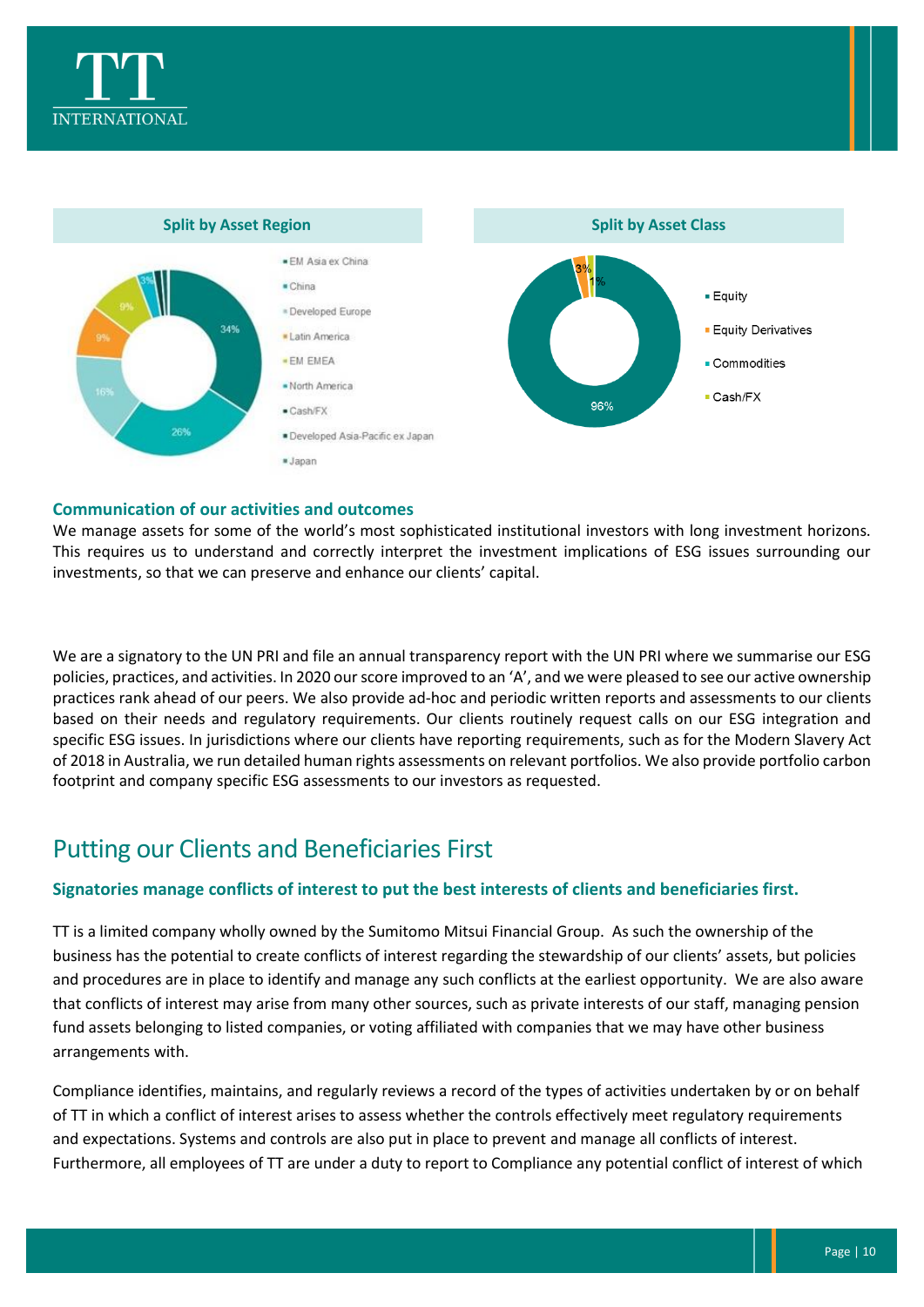

they become aware regarding voting proxies for client accounts. Upon any such report being made, Compliance will determine how the conflict or potential conflict of interest is to be resolved. Our primary goal is to always act in the best interest of our clients.

Compliance will consider all potential conflicts of interest relating to proxy voting brought to its attention and will determine whether there is a material conflict of interest. A conflict of interest will be considered material if Compliance determines that it has the potential to influence TT's decision-making in its proxy voting.

Where Compliance determines that a material conflict of interest does exist, either as determined by Compliance (i) the proxy shall be voted subordinating the interest of TT to that of the client or (ii) the material conflict shall be disclosed to the client together with TT's recommendation for voting the proxy, and the client's consent shall be sought on whether the proxy may be voted as recommended by TT. Whilst this has not happened to date, if our clients feel strongly about an upcoming vote or feel there may a be a conflict of interest, they can also contact us, and we can vote their shares accordingly.

For our clients which are affiliated with a publicly traded company (such as the pension plan for that company), we eliminate conflicts of interest by not investing in that company's shares. Such investment restrictions are automated. For both pre- and post-trade compliance, TT uses an automated order management and trading platform called Longview, supplied by software firm, Linedata Services, that has a compliance module built into it enabling checks on such restrictions.

TT's Compliance and Legal departments are responsible for translating the investment guidelines into TT's internal client restriction matrix. This is passed over to Middle Office to code into TT's compliance and trading system, Longview. The guidelines/restrictions/manual checks are then explained to the respective departments (Portfolio Administration, Risk and Treasury). Portfolio Managers receive a copy of investment guidelines and are aware of the restrictions on specific accounts. The Portfolio Managers are in frequent dialogue with the Compliance team with regard to guidelines.

At the pre-trade level, if the system deems a trade to be in breach of these fund restrictions or guidelines, it will automatically hold it back from the Traders and alert Portfolio Administration, who will analyse accordingly and consult with Compliance as necessary.

Should a breach occur, details are escalated immediately to the Chief Compliance Officer so that any remedial action can be taken and recorded in TT's breaches register. On a monthly basis, Compliance will produce a report of such incidents to TT's Post Mortem Committee ("PMC"). The PMC comprises partners of the firm and senior staff who review all errors to determine what, if any, mitigating actions should take place to prevent such errors reoccurring, to ensure that the appropriate actions were followed, and that all parties were treated fairly. The financial impact of incidents will be considered by the committee. Where a client has benefited as a result of the error, the client will retain that gain. However, if a client has been adversely impacted, the client will be compensated. TT maintains comprehensive insurance cover to address any errors or omissions. Clients are informed of breaches.

TT has a Conflicts of Interest committee which meets on a quarterly basis to discuss existing conflicts as well as any new conflicts that have arisen, with a written report prepared and presented to the Management Committee. In the event that conflict management procedures are not sufficient to ensure, with reasonable confidence, conflict would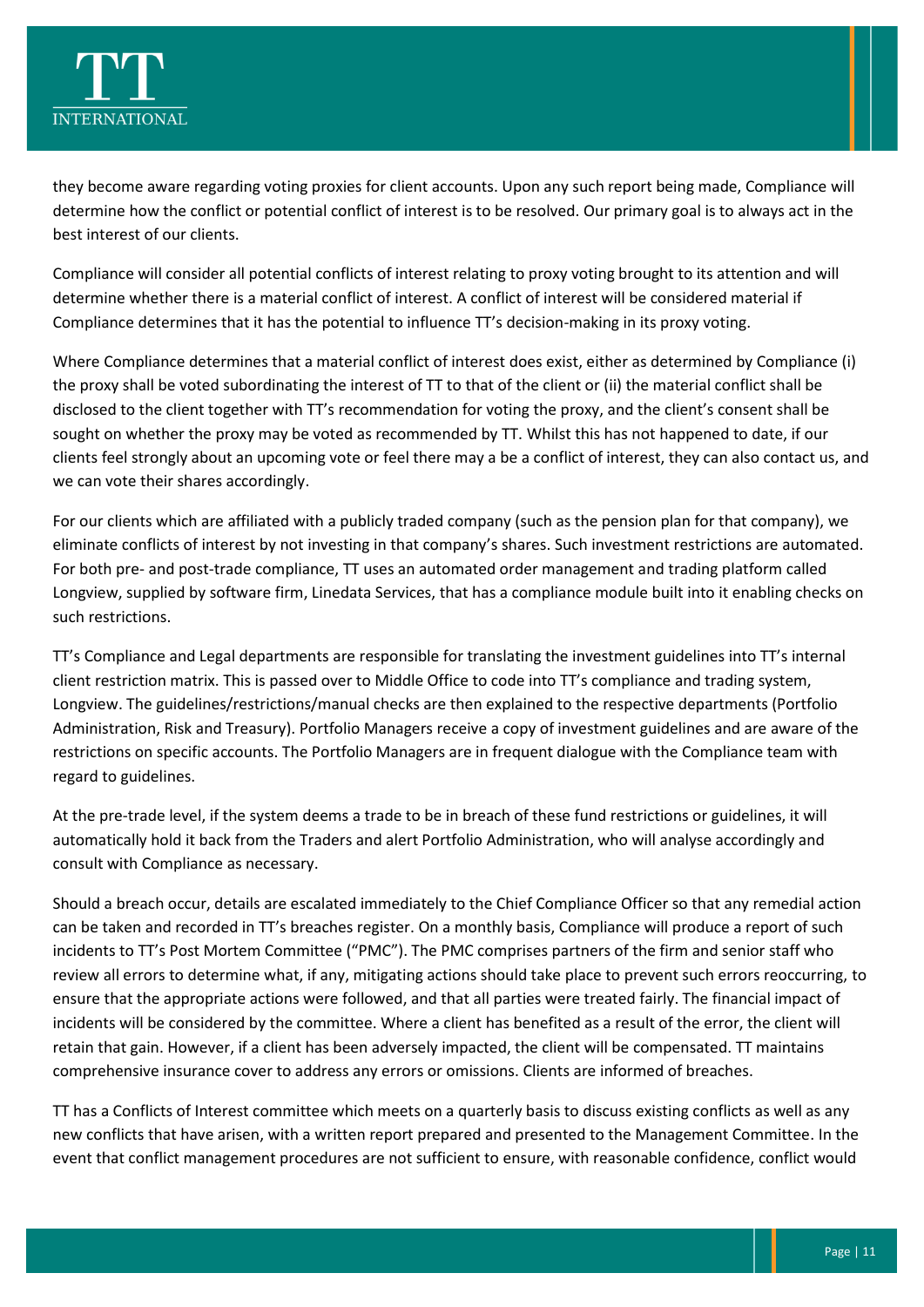

be unavoidable, TT would make a comprehensive disclosure detailing the exact nature and sources of the conflict to the client. This is to enable the client to make an informed decision of the conflict. A copy of TT's Conflicts of Interest Policy is available on request.

# <span id="page-12-0"></span>TT's Governance, Resources, Incentives for Stewardship (Principle 2)

**Signatories' governance, resources, and incentives support stewardship.**

#### **Governance of TT's stewardship activities**

TT has an ESG Committee, comprising of individuals from different areas of the business – Investments, Risk, Operations, and Compliance – who meet monthly to keep the business updated on ESG developments and ensure all ESG issues are being considered and that all our obligations are consistently met. The ESG Committee reports to the TT Management Committee. In 2021, we will start reporting to TT's board of directors on ESG, which will be an important step in improving the governance of our stewardship activities.



#### **Resources for TT's stewardship activities**

ESG analysis is integrated into the investment process at TT. We have a dedicated Head of ESG, Basak Yeltekin, who is a part of the investment team and reports to Niall Paul, Head of International and Emerging Markets Equities and member of the TT Management Committee. The Head of ESG develops the framework and process to integrate ESG across our products and proactively works with our fund managers and analysts on ESG analysis and company engagement. Before joining TT in 2020, Basak spent six years at the Norwegian Sovereign Wealth Fund (Norges Bank Investment Management), where she collaborated closely with the Investment teams and senior management to integrate ESG into their investment process. Prior to Norges, she was a portfolio manager on Harvard University's endowment fund, investing in emerging markets in a long/short equity strategy.

ESG integration is primarily carried out by TT's investment analysts; however, our portfolio managers also actively review and analyse ESG issues and themes when making investment decisions. Such analysis enhances our understanding of sectors, companies, and their ability to deliver sustainable, long-term shareholder value. Our Head of ESG trains our analysts and portfolio managers on ESG data sources, as well as how to incorporate these factors as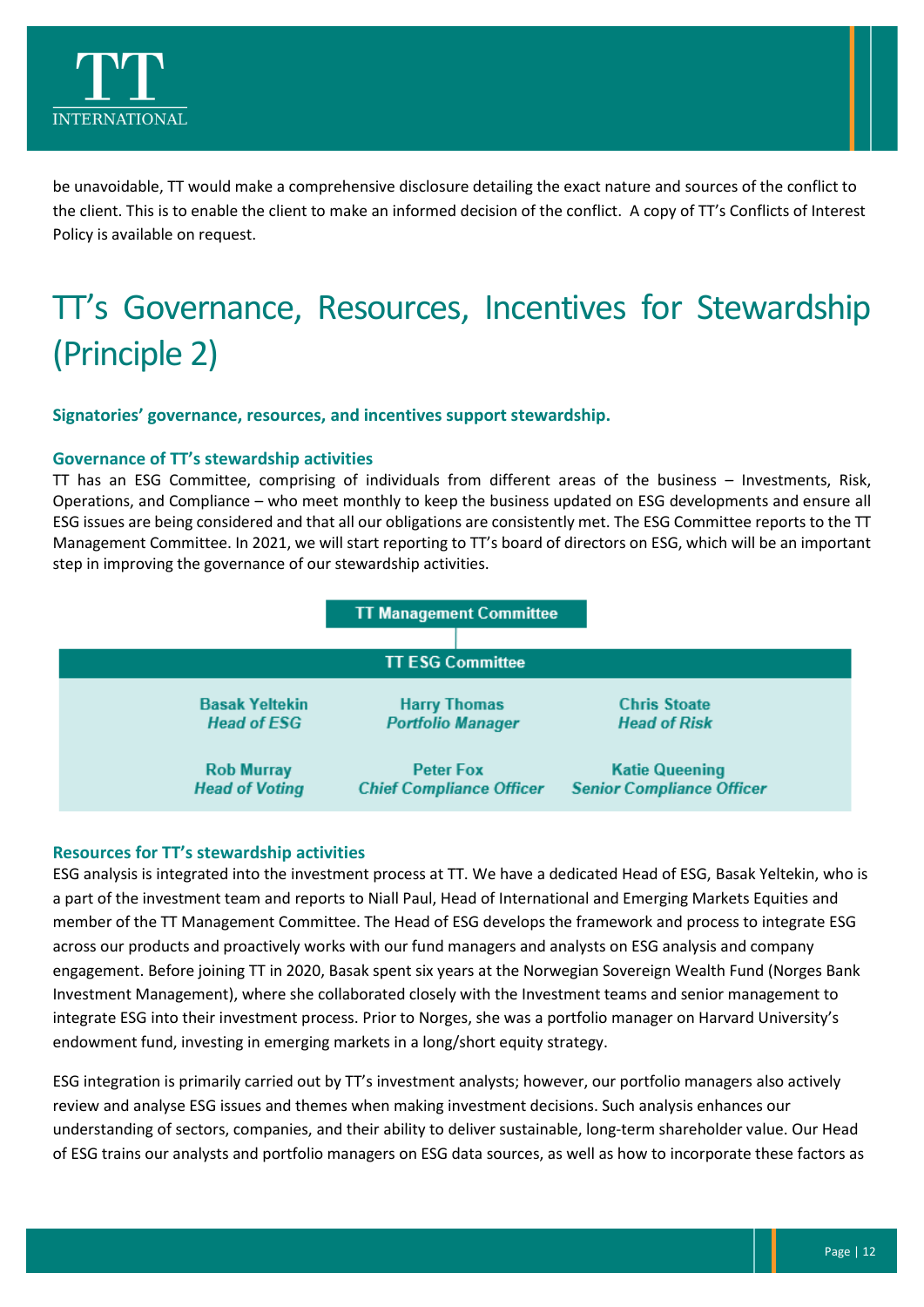

we make and review our investments on an ongoing basis. She also informs them about regulatory changes and market developments, including ESG flows and exclusion trends.

We subscribe to MSCI ESG research and RepRisk, a news controversy screening service. We also receive ESG data and news alerts from Bloomberg as well as thematic research from Bloomberg New Energy Finance, which helps us with environmental topics. We use Institutional Shareholder Services (ISS) for our proxy voting requirements. ISS research also helps us better understand company governance, including management remuneration. We use ISS normsbased research and subscribe to ISS-Ethix research on controversial weapons. Finally, we use equity research to deepen our analysis on specific ESG issues.

| <b>ESG SOURCES</b>                        |                                                                                                      |  |  |
|-------------------------------------------|------------------------------------------------------------------------------------------------------|--|--|
| <b>ESG research and</b><br>data providers | MSCI ESG<br>RepRisk<br>٠<br>Bloomberg and BNEF<br>ISS - Norms-based research<br>Equity research<br>٠ |  |  |
| <b>Proxy voting analysis</b>              | <b>ISS</b>                                                                                           |  |  |
| <b>Business involvement</b><br>screening  | ISS-Fthix                                                                                            |  |  |

In May 2020, we launched an Environmental Solutions fund to invest in companies with products or services that tackle a particular environmental problem. This fund has a Research Advisory Board comprised of world-class experts on regulation, technology, ecology, and green finance. We leverage their expertise across our investment management activities, as detailed below.

|            | <b>Policy</b>                                                                                                                           | <b>Technology</b><br><b>Ecology</b>                                                                                                 |                                                                                                                                             | <b>Green Finance</b>                                                                                                                                       |  |
|------------|-----------------------------------------------------------------------------------------------------------------------------------------|-------------------------------------------------------------------------------------------------------------------------------------|---------------------------------------------------------------------------------------------------------------------------------------------|------------------------------------------------------------------------------------------------------------------------------------------------------------|--|
|            |                                                                                                                                         |                                                                                                                                     |                                                                                                                                             |                                                                                                                                                            |  |
|            | Dr Ma Jun                                                                                                                               | <b>James L. Brown</b>                                                                                                               | Dr Joseph Bull                                                                                                                              | <b>Karen McClellan</b>                                                                                                                                     |  |
| Experience | Special advisor to the<br>Governor of the People's<br>Bank of China (PBOC)<br>Co-chair of the G20's Green<br><b>Finance Study Group</b> | Renewable energy expert<br>Currently responsible for<br>building a European and<br>North American offshore<br>wind project pipeline | Quantitative conservation<br>scientist with an academic<br>background in ecology and<br>physics.<br>A university lecturer and<br>consultant | Advisor, board member and<br>investor in clean tech<br>companies and emerging<br>market clean energy projects<br>Background in senior banking<br>positions |  |

#### **TT's incentivisation of the workforce to integrate stewardship and investment decision-making**

TT's Head of ESG, who is a member of the investment team, has remuneration targets reflecting the inclusion of a sustainable risk analysis framework within our investment approach as a firm.

Our analysts and portfolio managers in turn have explicit key performance indicators related to following TT's investment processes, which include the incorporation of ESG risks in their investment research. Adhering to TT's investment processes and procedures is a pre-requisite for all employees and is assessed at the semi-annual review process ahead of the more quantitative assessment of investment performance contributions to our clients'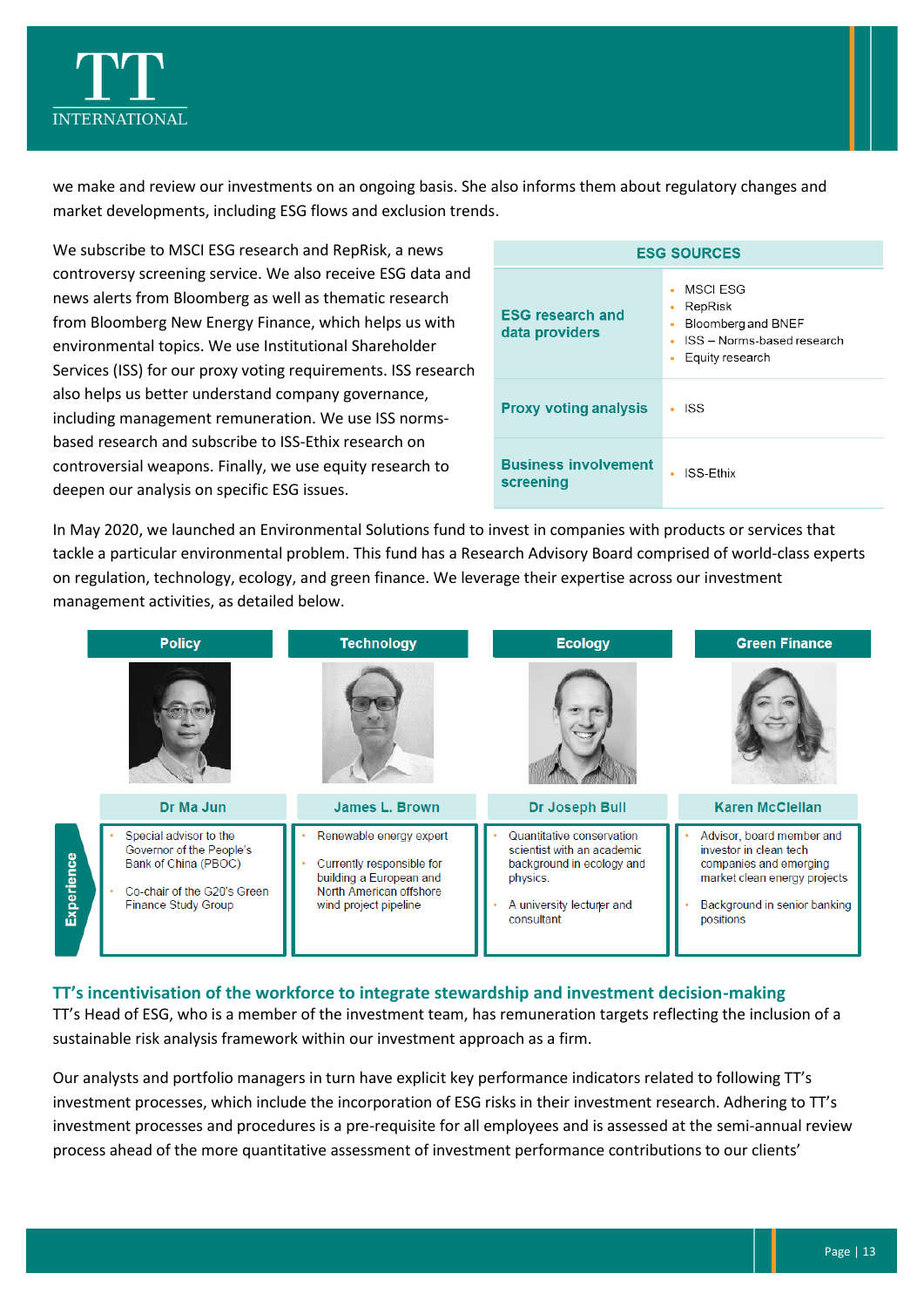

portfolios. We believe that robust ESG analysis helps us evaluate investment opportunities better, identify investments that can capitalise on relevant ESG themes, and avoid companies with hidden liabilities.

### <span id="page-14-0"></span>Assessing Our Policies and Processes(Principle 5)

#### **Signatories review their policies, assure their processes, and assess the effectiveness of their activities.**

TT's policies are reviewed on at least an annual basis, unless there are any regulatory developments that would require an ad hoc update to existing policies.

In December 2020, we reviewed our ESG Policy in preparation of the European Union's Sustainable Finance Disclosure Regulation and updated it to discuss TT's remuneration policies and their consistency with the integration of sustainability risks and the consideration of principal adverse impacts of our investment decisions on sustainability factors. We also incorporated our exclusion of controversial weapons into our policy.

TT monitors for compliance with its regulatory obligations and effectiveness of existing processes via its quarterly Compliance Monitoring Programme. This is a comprehensive monitoring programme comprising a schedule of predefined tests and on-going reviews designed to assess whether the business, and operational controls and procedures meet with relevant domestic and international standards. The efficacy of TT's policies and procedures is evaluated via this comprehensive programme, as well as internal and external audits. Results are reviewed on a continual basis and escalated to senior management at least on a quarterly basis.

Our senior management reviews our policies and submissions such as our annual UN PRI report. Starting in 2021, we will start reporting to TTIAM's board on ESG matters, which we consider to be an important improvement.

# <span id="page-14-1"></span>Our Identification of and Response to Systemic Risks (Principle 4)

#### **Signatories identify and respond to market-wide and systemic risks to promote a well-functioning financial system.**

Due to our on-the-ground presence in Hong Kong and our extensive network of contacts, we became aware of a flulike illness in Wuhan in late 2019/ early 2020 that was spreading far quicker than commonly believed. Our initial interpretation was that the economic impact would almost certainly be larger than experienced during SARS in 2003 and that the virus would disrupt economic activity in China and further afield in the short term as global supply chains suffered protracted disruption. We also highlighted the risk of significant outbreaks in other emerging markets and that their response may be less effective and organised compared to China. COVID-19 heightened ESG risks for companies that entered the downturn with stretched balance sheets, raising the risk of equity dilution and related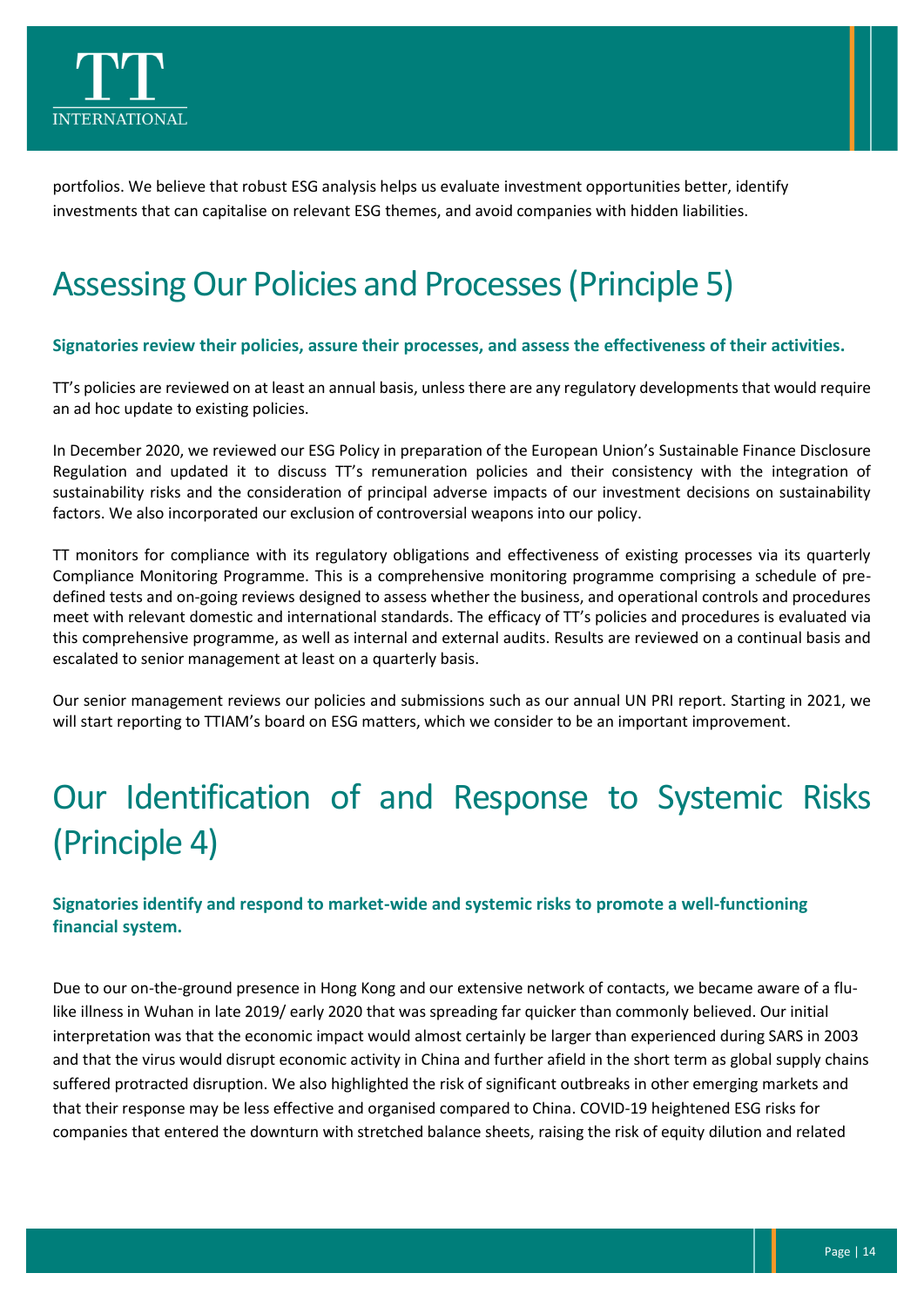

party transactions. Corporates have responded to the crisis by cutting their capital expenditure and headcount, thus increasing the likelihood of adverse health & safety outcomes and associated liabilities.

Pandemics can arguably be linked to biodiversity loss. As biodiversity declines due to deforestation and urbanisation, the risk of pandemics such as COVID-19 increases. As some species go extinct, those that tend to survive and thrive are more likely to host potentially dangerous pathogens that can make the jump to humans<sup>1</sup>.

We have identified climate change and biodiversity loss as market-wide and systemic risks that we seek to factor into our risk management and investment strategies.

#### **Climate change**

Countries around the world have responded to COVID-19 with substantial stimulus plans, in many cases including ambitious climate and environmental objectives. In 2020, US\$1.7 trillion was earmarked for green stimulus, with the European Union leading the way, both in terms of ambition and regulation. The Democratic administration in the United States will likely double the global green stimulus. Meanwhile Asia's largest economies – China, Japan, and Korea – all committed to net-zero emissions. This will require a substantial increase in renewable energy generation – renewables still supply only a quarter of the world's electricity – as well as investments in technologies to decarbonise heavy industry. Notwithstanding the 7 percent fall in global CO2 emissions in 2020 due to widespread economic lockdowns, we continued to see physical climate risks materialise at an accelerating pace – from one of the most dangerous wildfire seasons in the western United States to the Arctic experiencing record high temperatures.

We formally supported the recommendations of the Task Force on Climate-related Financial Disclosures (TCFD) in November 2020. We developed an in-house model to measure our portfolio carbon footprint and started calculating carbon metrics for our long-only portfolios and their benchmarks in line with the recommendations of the TCFD. Physical climate risk was one of our "high priority" ESG topics in 2020, and we raised this topic in our engagements.

We engaged with two companies in our emerging market portfolios that face higher acute physical climate risks – CPFL Energia (a Brazilian hydro energy producer/distributor) and Banco do Brasil (a Brazilian bank that lends heavily to the agriculture sector and farmers) – and sought to understand their exposure to the ongoing heavy drought in Southern Brazil.

We also engaged with Norilsk Nickel (a Russian mining company) given our positive view on nickel and the burgeoning electric vehicle market. Notwithstanding the company's plan to spend substantial capital expenditure on their infrastructure after the May 2020 accident, we remained concerned that further industrial accidents due to physical climate risk could materialise before the structures could get fortified.

We reached out to the PRI and Ceres to discuss the Climate Action 100+ initiative, an investor-led initiative to ensure the world's largest corporate greenhouse gas emitters take necessary action on climate change. Joining Climate Action 100+ with an investee company remains an important goal for us in 2021.

TT also seeks to make an impact in relation to our organisation's carbon footprint. As such, we have had our marketbased carbon footprint independently calculated and assessed by an external body – Carbon Footprint Ltd – and have

<sup>1</sup> Tollerson, Jeff "Why deforestation and extinctions make pandemics more likely". *Nature*. [https://www.nature.com/articles/d41586-020-02341-1.](https://www.nature.com/articles/d41586-020-02341-1)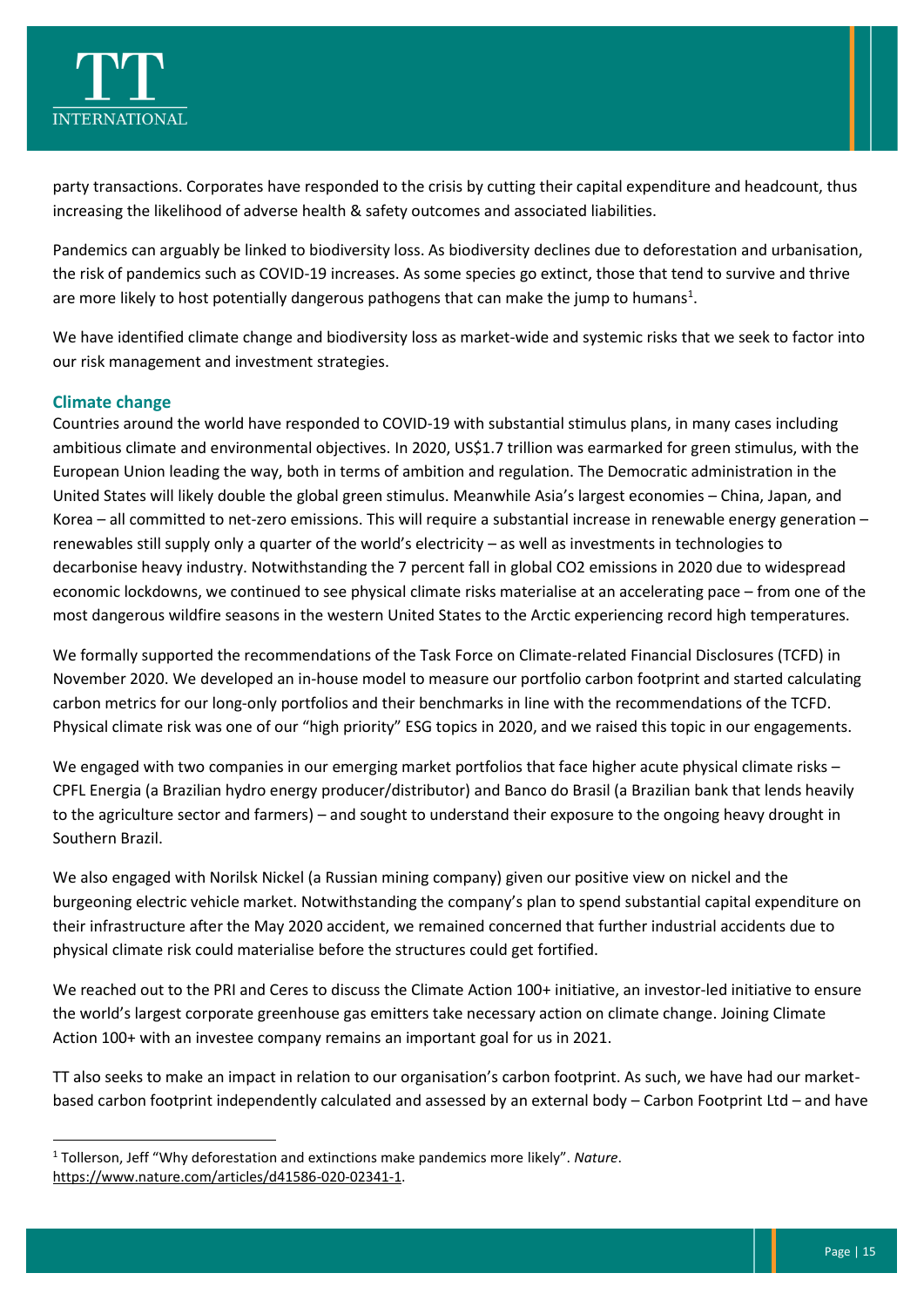

chosen to offset it. We have chosen to fund three projects in India, Brazil, and Kenya that also fulfil many of the United Nations' Sustainable Development Goals. The Kenya tree planting project is a "GHG removal offset" which physically removes emissions from the atmosphere, whilst the REDD project protects the Amazon and is an "emissions reduction offset" by avoiding deforestation. The India solar project reduces the dependency on fossils fuel which are predominantly used for electricity generation in India and helps reduction of climate change impacts, and is an "avoided emissions offset".

#### **Biodiversity loss**

Biodiversity is the total variety of life on earth. WWF's Living Planet Report estimates that the planet's wildlife populations have declined by 68 percent since 1970 not including extinctions. Live coral reefs have nearly halved in the past 150 years, while a third of fish stocks are over-exploited, and more than 85 percent of the area of wetlands has been lost.

Biodiversity is commonly said to underpin the world economy. Biodiversity loss threatens the health of ecosystems that provide services to the economy such as animal pollination of food crops, natural water treatment, and fertile soil. Biodiversity loss also accelerates climate change. Deforestation alone is responsible for just over 10 percent of global greenhouse gas emissions. Healthy ecosystems absorb large amounts of carbon, mitigating the climatechanging effects of greenhouse gases. Furthermore, human disturbance of ecosystems and biodiversity loss are increasingly linked to the occurrence and spread of zoonotic diseases according to the World Health Organization.

We compiled a biodiversity engagement guide for our investment team including sector-specific questions and metrics for companies facing heightened biodiversity risk. These sectors are forestry, agriculture, fisheries, and aquaculture, solar and wind technology & project developers, waste management and recycling, water, engineering & construction services, metals & mining, electric vehicles and batteries, oil & gas (exploration and production and midstream).

We also supported an investor statement through the UN PRI on the need for biodiversity impact metrics. Biodiversity reporting is one of the most nascent parts of non-financial reporting, and we strongly believe it will become a focus area for a greater number of investors in the coming years.

#### **TT's investment strategy in response to identified systemic risks**

In May 2020, we launched the TT Environmental Solutions Fund, where all investments must produce products or services that tackle an environmental problem, with 80 percent of the capital invested in companies that derive the majority of their revenues or operating profit from environmental solutions. This strategy has three key objectives:

- Generate strong long-term returns by investing in the leading global structural growth theme
- Drive capital to companies delivering the green transition and protecting against ecosystem destruction
- Directly benefit the environment by directing 33 percent of all management fees to a select number of environmental charities (The Woodland Trust and Heal (Rewilding Charity))

We also look to leverage our expertise in environmental investing to include such opportunities in our other strategies as appropriate.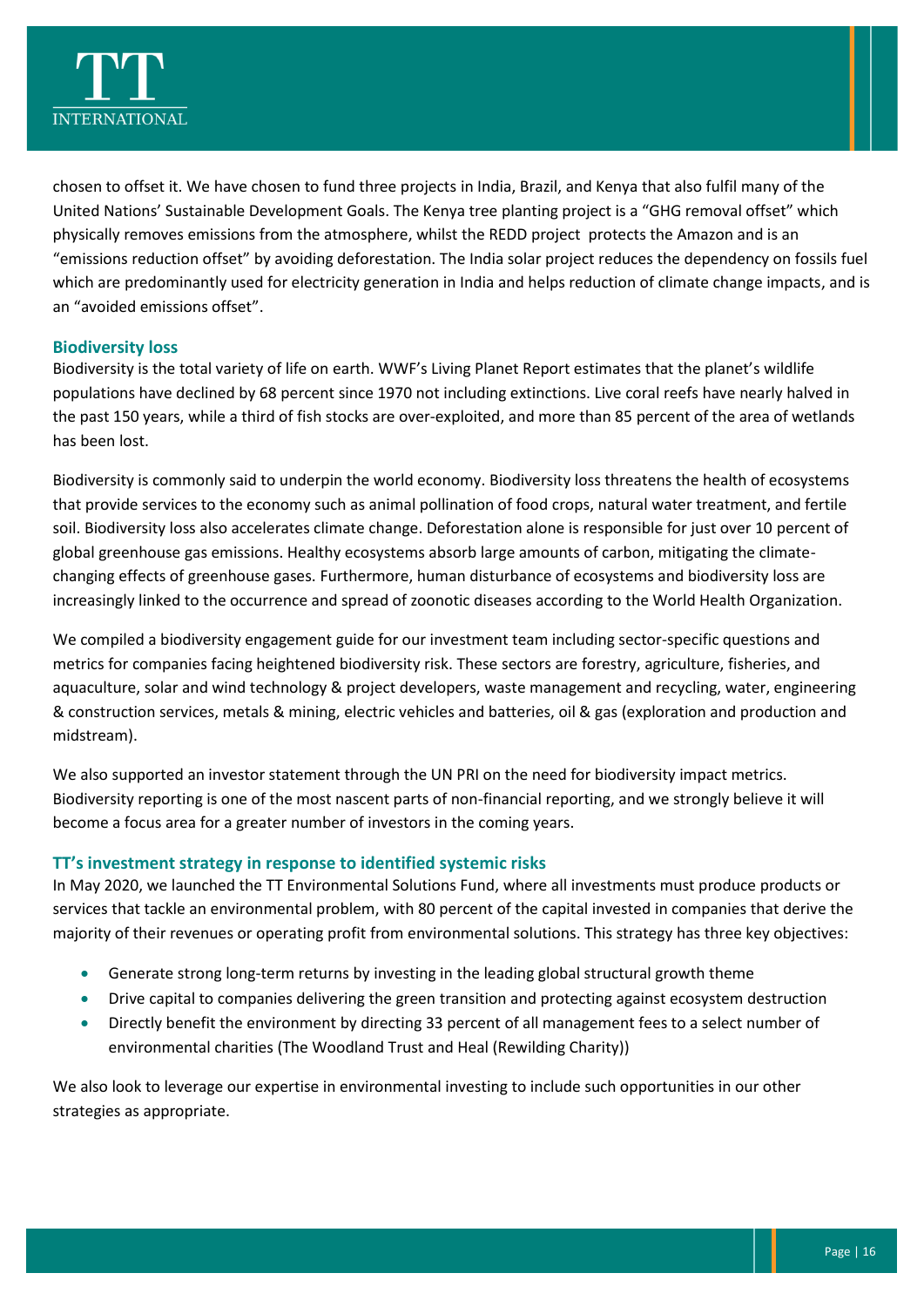



## <span id="page-17-0"></span>ESG Integration (Principle 7)

#### **Signatories systematically integrate stewardship and investment, including material environmental, social and governance issues, and climate change, to fulfil their responsibilities.**

ESG analysis is integrated into the investment process at TT and is formalised into our investment case template. ESG integration is primarily carried out by TT's investment analysts, but our portfolio managers also actively analyse potential ESG factors when making investment decisions. The Head of ESG supports the investment analysts with additional research and data as required. The final investment decisions lie with the portfolio managers; however, the Head of ESG helps to frame ESG issues in terms of financial materiality, potential impact, and timeframe in which they are likely to become relevant. We hold monthly ESG risk reviews of the long-only portfolios with the portfolio managers, the Head of ESG, and the Head of Risk. We monitor ESG controversies on a daily basis and highlight financially material issues to our investment team.

We endeavour to understand material ESG issues that have investment ramifications and incorporate them into our valuation process. ESG performance can provide a proxy for the quality of management and as such can be integrated into stock valuation. Salient examples of ESG issues that have financial relevance include corporate governance failures, carbon intensity and changing regulations, environmental liabilities, severe labour controversies, product liabilities, and corruption. Our analysis of ESG risks and opportunities are incorporated into our investment decisions. We also screen for companies that provide solutions to the world's most pressing environmental problems.

TT's approach to integrating ESG factors into our investment analysis includes the following activities:

• **In-depth research, including our proprietary ESG company screen and ESG checklist** 

We maintain an ESG screen for our portfolios, as well as a single company view that helps the investment team easily see how a company ranks versus the portfolio benchmark, its sector, and its home market, as well as identifying the most significant ESG controversies and governance risks. We developed in-house models to measure our portfolio carbon footprint and governance risks. We monitor significant ESG controversies, as well as ESG ratings changes on our portfolios on a real-time basis.

• **Active ownership (Company engagement and voting)**

We engage with existing and potential investments to enhance shareholder value. TT also strives to vote on all issues on every equity investment.

#### • **Collaboration within the investment industry**

TT collaborates within the investment industry where we have greater likelihood of achieving meaningful change as a part of a larger group of investors.

#### **Identification of ESG factors that have investment implications**

Examples of financially material ESG factors that our investment teams may consider as part of their company and industry analysis include:

• Changes to regulation (e.g. carbon taxes)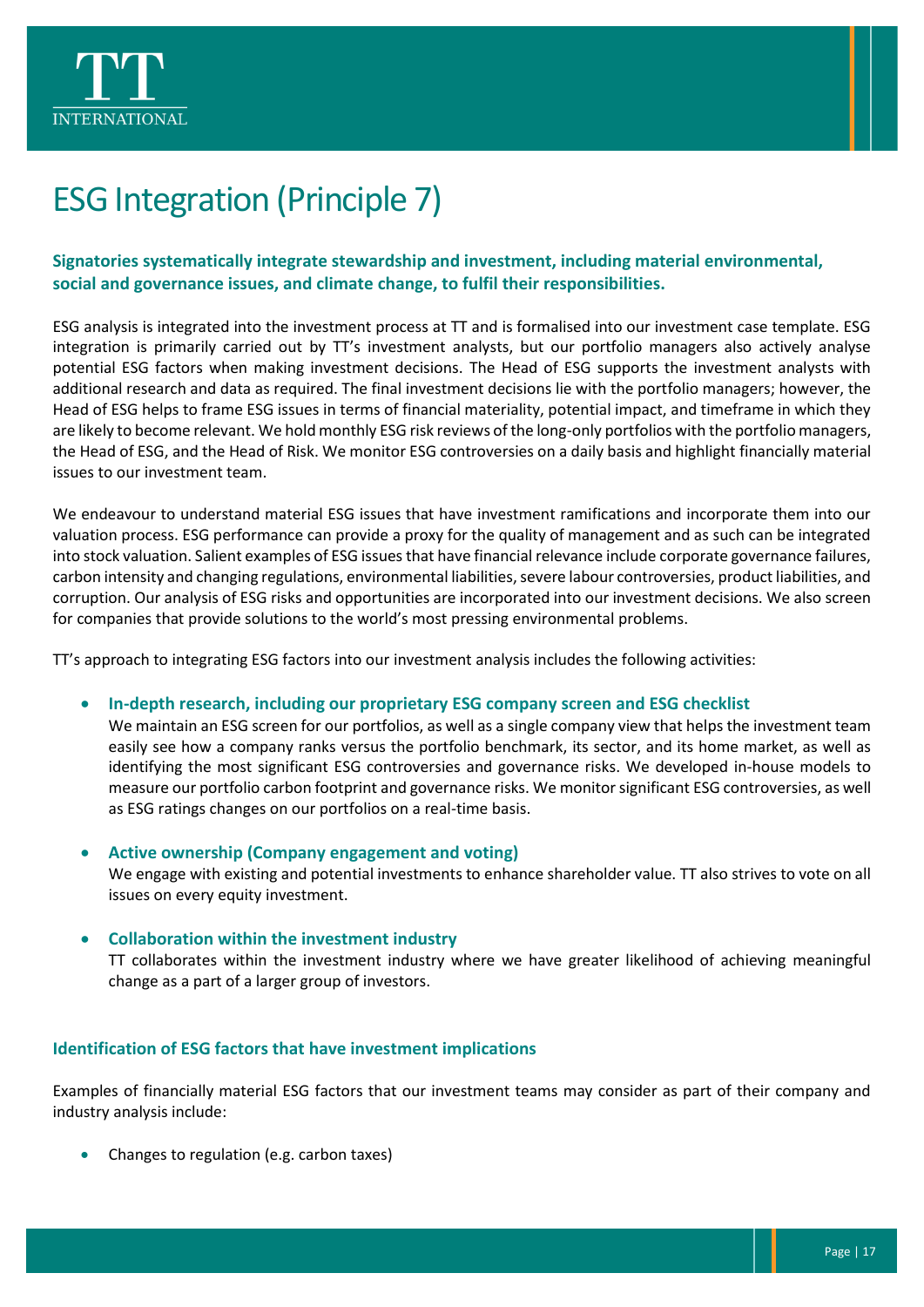

- Physical climate risk (e.g. extreme weather, flooding) and transition climate risk (e.g. decarbonisation strategy and degree of alignment with the Paris Agreement)
- Product evolution (e.g. energy-efficient products, renewable energy)
- Cost and balance sheet implications (e.g. product recalls, environmental liabilities)
- Brand and reputational issues (e.g. poor health and safety record, weak labour practices)
- Supply chain management (e.g. labour relations, human rights)
- Access to raw materials (e.g. conflict minerals, bribery, and corruption risks)
- Shareholder rights (e.g. election of directors, capital amendments)
- Corporate governance (e.g. board structure, executive remuneration)

# <span id="page-18-0"></span>Company Engagements and Targeted ESG Engagements (Principle 9)

#### **Signatories engage with issuers to maintain or enhance the value of assets.**

Engagement is a cornerstone of our stewardship activities. We primarily engage with companies through meetings with management. In 2020, we had nearly 2,400 company meetings. Members of the investment team regularly have one-on-one meetings with senior management or investor relations of companies across our various investment universes. The purpose of such engagement is manifold, including to:

- Understand the competitive environment in which a company operates
- Assess the alignment of management goals and strategy with those of minority shareholders
- Understand key drivers of growth
- Understand a company's risks and vulnerabilities

| Company Engagements 1/1/20-31/12/20 |                            |  |
|-------------------------------------|----------------------------|--|
| Region                              | <b>Company Engagements</b> |  |
| Asia ex Japan                       | 488                        |  |
| China                               | 967                        |  |
| <b>Emerging Markets Ex Asia</b>     | 57                         |  |
| Europe (inc UK)                     | 802                        |  |
| Japan                               | 27                         |  |
| North America                       | 50                         |  |
| Total                               | 2,391                      |  |

We prioritise our stewardship activities on the basis of heightened financial and reputational risk and the size of our investments, including where we are amongst the largest investors in a company. We also engage with our investee companies to help them improve their ESG disclosure and market perception. We meet with the chair or other board members and, on occasion, write letters to companies to raise our concerns. Our analysts work with the Head of ESG on these targeted ESG engagements.

We track our targeted ESG engagements internally including the outcomes. We had 48 targeted ESG engagements in 2020 across 39 companies. Some of our engagements focus on a single topic, whilst others cover a multitude of ESG issues. It is important to stress that we raise ESG issues during our company engagements more widely; however, the targeted engagements are those where there is a more significant ESG risk facing the company and where we need to understand the company's handling of this risk.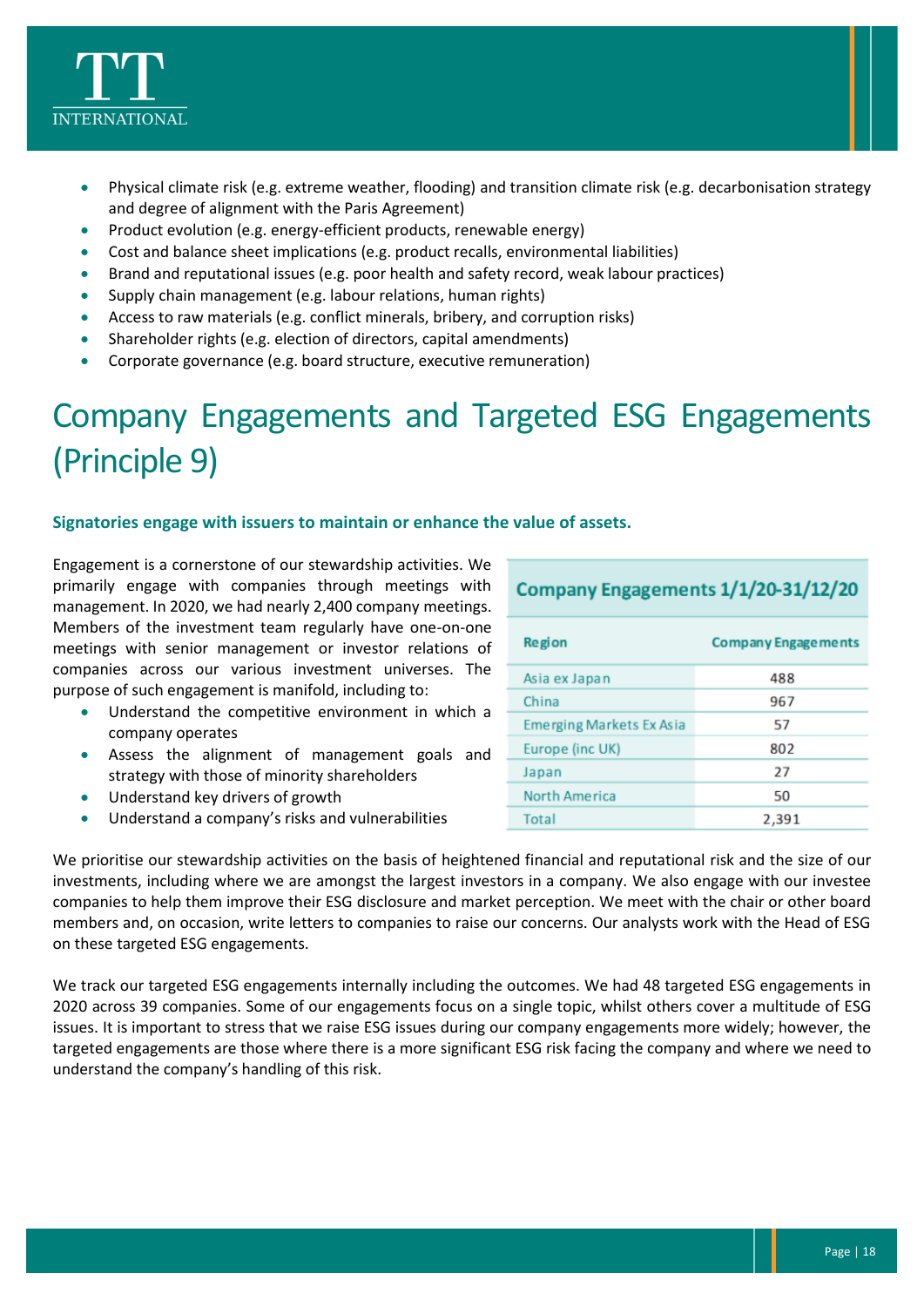

In 2020, 58 percent of our engagements covered an environmental topic, whilst 33 percent mentioned a social issue and 46 percent raised a governance theme. Whilst coming in less than 10 percent, disclosure was also an important topic on to itself as we worked constructively with our investee companies to improve their disclosure. We believe our companies and the market as a whole benefit from improved non-financial disclosure as investors and market participants pay ever increasing attention to this area.



Our thematic engagements are prioritised according to our broader assessment of ESG risks. In the 2020, we determined the "high priority" environmental and social issues as physical climate risk and health & safety. Notwithstanding the 7 percent fall in global CO2 emissions in 2020 due to widespread economic lockdowns, we saw physical climate risks materialise at an accelerating pace – from one of the most dangerous wildfire seasons in the western United States to the Arctic experiencing record high temperatures. Corporates have responded to the crisis by cutting their capital expenditure and headcount, thus increasing the likelihood of adverse health & safety outcomes and associated liabilities. We engaged with issuers that were facing heightened risks on these issues due to their industry or their geographical location.



We measure the outcomes of our engagements as satisfactory, monitoring, or unsuccessful. There were 7 companies (18 percent of all companies within our targeted engagements) where we were not able to get comfortable with the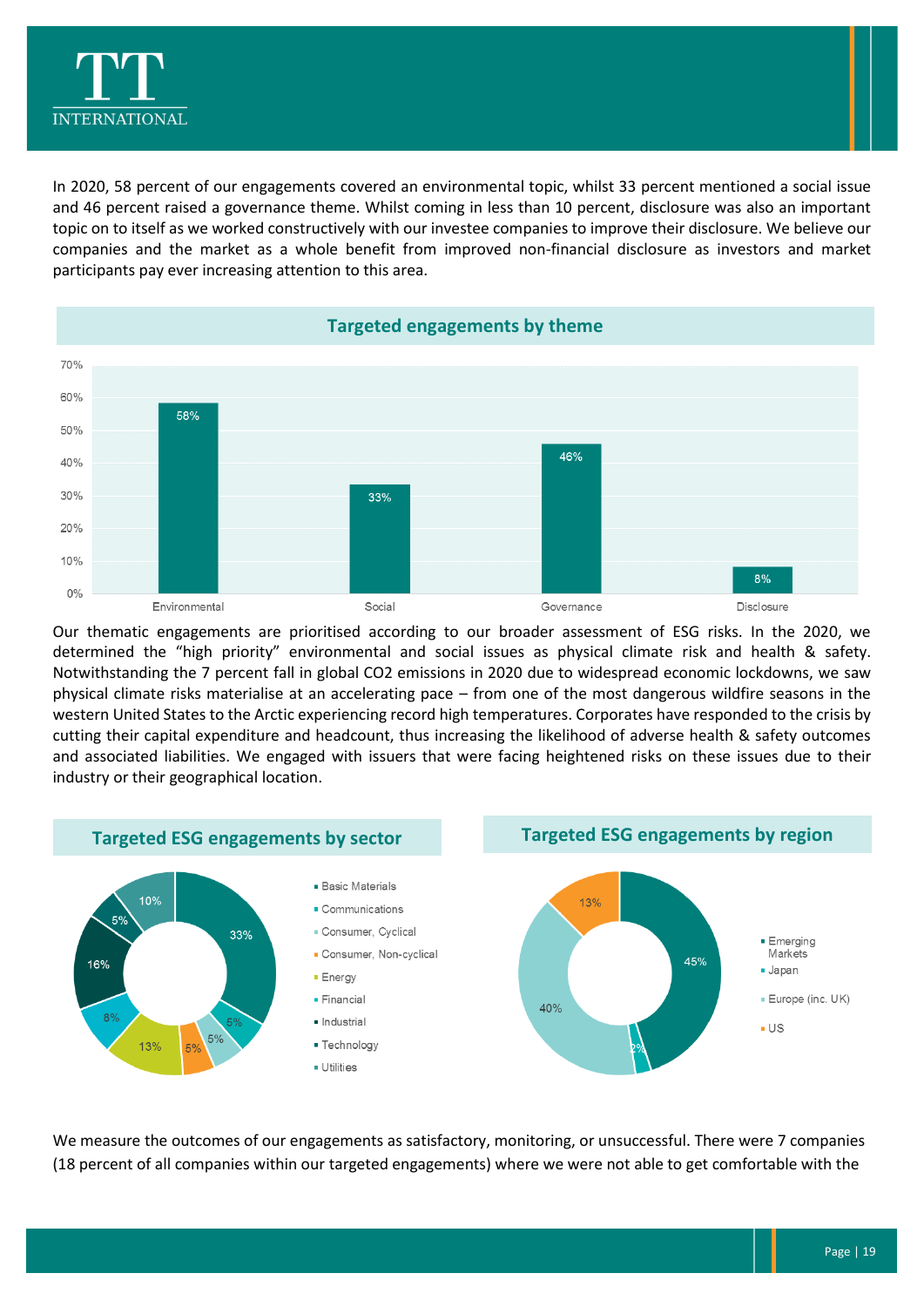

company's response to a significant ESG risk, and this played a role in our investment decisions as discussed further under "Escalation of our Stewardship Activities" (Principle 11).

#### **CASE STUDY: VALE SA**

#### **Business overview**

Vale is the world's largest producer of iron ore, pellets, and nickel.

#### **ESG factors considered**

The company swiftly decommissioned and assessed its tailings dams following the Brumadinho dam failure and has been deploying more than US\$2 billion to bolster its infrastructure.

Vale is one of the lowest carbon intensity steel companies in MSCI EM. In terms of disclosure, the company is one of the relatively few companies in emerging markets that report to the CDP (Carbon Disclosure Project) on its climate risks and opportunities. The company has done an exhaustive ESG 'gap analysis' and is working to improve its perception by investors, including by improving its governance. Finally, it has added a new commitment "New Pact with Society" to make a positive impact on the society, which is crucial for the company to keep its social license to operate.

#### **Outcome**

We invested in Vale in December 2019 after a thorough analysis of the ESG challenges facing the company. We continued to engage with the company on the safety of their tailings dams, operational health and safety, as well as their legal proceedings and restitution activities in Brazil. The company has announced its settlement with the state of Minas Gerais in February 2021.

The company was upgraded to investment grade by Moody's due to the improvement in its ESG practices; Fitch has also upgraded Vale citing lower risks of future dam failures and strong cash generation.

Vale's shares had outperformed the Bovespa index by 57 percent from the inception of our investment through the end of 2020.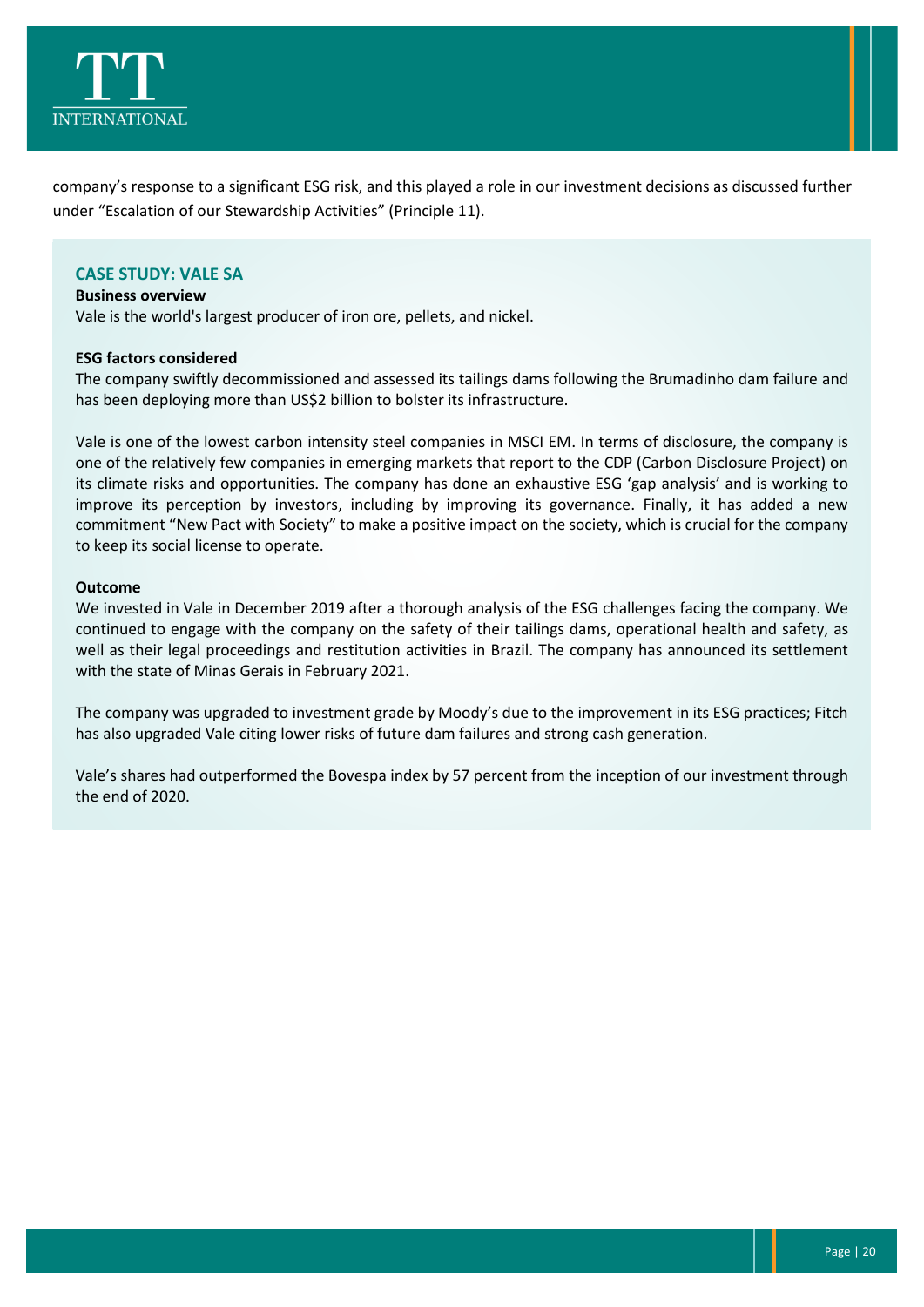

#### **Selected ESG engagements by themes**

We include some of our targeted engagements in the table below, including the topic raised and the number of targeted engagements that focussed on this topic. As discussed previously, our high priority ESG topics – climate change (18 engagements) and health and safety (12 engagements) – drove a substantial number of our investments in 2020.

| <b>Category Issue</b> |                            | <b>Targeted</b><br>engagements | Company                          | <b>Topics raised</b>                                   |
|-----------------------|----------------------------|--------------------------------|----------------------------------|--------------------------------------------------------|
| Е                     | <b>Biodiversity</b>        | 4                              | Solarpack                        | Biodiversity strategy and ecological impact            |
|                       | Circular economy           | 3                              | <b>Nestle</b>                    | <b>Plastic recycling</b>                               |
|                       | Climate                    | 18                             | Savannah Energy                  | Climate disclosure                                     |
|                       | Deforestation              | 1                              | Corbion                          | Palm oil and deforestation                             |
|                       | Water                      | 2                              | Sibanye-Stillwater               | Water management strategy                              |
|                       | Policy & initiatives       | 2                              | <b>New World Development</b>     | Sustainability initiatives                             |
| S                     | <b>Community relations</b> | 1                              | <b>MMG Ltd</b>                   | <b>Community relations</b>                             |
|                       | <b>Health and Safety</b>   | 12                             | LG Chem                          | Safety measures and incorporation into remuneration    |
|                       | Supply chain               | 1                              | <b>JBS SA</b>                    | <b>Treatment of suppliers</b>                          |
|                       | <b>Human Rights</b>        | 2                              | Kingsoft                         | Use of facial recognition technology in software       |
|                       | Accounting and audit       | 2                              | <b>Ormat Technologies</b>        | <b>Tax audit</b>                                       |
|                       | Anti-corruption            | 4                              | Veolia                           | Corruption risks and compliance                        |
|                       | 2<br>Anti-trust            | Knorr-Bremse AG                | Fair competition                 |                                                        |
| G                     | <b>Board composition</b>   | 2                              | <b>Pacific Textiles Holdings</b> | Time commitment of directors                           |
|                       | <b>Legal Liabilities</b>   | 3                              | Kingspan                         | Product testing and verification problems              |
|                       | Remuneration               | 4                              | <b>VEON</b>                      | Executive remuneration and alignment with shareholders |
|                       | Shareholder rights         | 1                              | <b>Noah Holdings</b>             | Dividend policy; listing                               |
|                       | <b>Succession planning</b> | 2                              | Steico                           | <b>Succession planning</b>                             |

We engaged with Solarpack on the company's biodiversity strategy and ecological impact. Our questions ranged from the company's efforts to identify key species / habitats to the consideration of biodiversity during the procurement process. We were satisfied that the company is committed to minimising and mitigating any potential environmental impact caused by the construction and operation of its projects.

We engaged with Sibanye Stillwater on occupational health and safety and the company's relationship with AMCU (one of the primary unions in South Africa, which had initiated the 2018 strike at the company's gold operations). We engaged with the company again following a fatality incident in the Platinum Group Metals (PGM) operations in December. We continued to monitor the safety statistics and sustaining capital expenditure spend at the company.

We enquired about the safety measures taken following the India factory incident in May 2020 and the incorporation of safety into remuneration at LG Chem.

We spoke to VEON's Head of Risk Committee about the potential for listing the company on relevant stock exchanges, which can provide additional liquidity to the shares by attracting new investors and flows from index-tracking funds. We also reiterated our feedback on executive remuneration to keep the topic high on the board's agenda and ensure that the new long-term incentive plan will provide greater alignment with shareholders.

We sent a letter to the chairwoman of Noah Holdings where we recommended that the company reinstates its dividend and stays as a publicly listed entity.

We informed Pacific Textiles Holdings that we intended to vote against a board candidate serving on six public boards and reiterated our view that board members need to be able to devote sufficient time to their duties.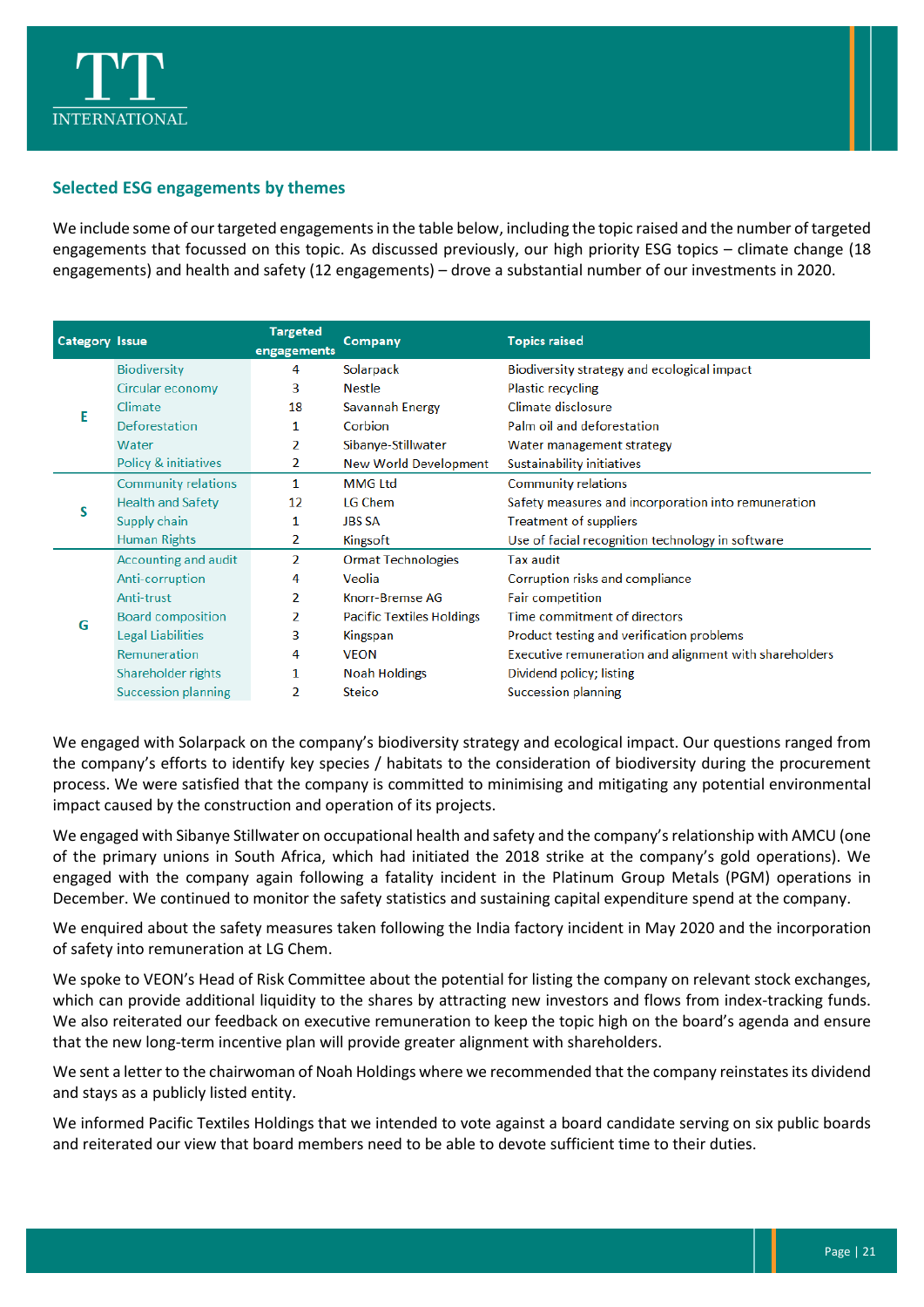

We spoke to New World Development (NWD) about their ESG initiatives. The NWD board established a sustainability committee and sets sustainability goals that are incorporated into remuneration throughout the organisation. The company has also increased board diversity (25% female directors).

We engaged with Hansol Chemical regarding the company's ESG disclosure, as the company was getting penalised due to lack of disclosure and had received a low ESG rating from MSCI. Hansol Chemical made their sustainability report available on their website after our engagement (they had relevant sustainability information reported already at the Hansol Group level).

We engaged with Savannah Energy on the company's ESG reporting, with a specific emphasis on climate change and gave the company detailed guidance to improve its ESG disclosure.

We provided feedback to ITM Power on how they could improve their ESG disclosure, advocating the Task Force on Climate-related Financial Disclosures(TCFD) recommendations. We also explained that the external ESG ratings analysis substantially missed the company's environmental opportunity and encouraged the company to communicate with the ratings company.

### <span id="page-22-0"></span>Escalation of Stewardship Activities(Principle 11)

#### **Signatories, where necessary, escalate stewardship activities to influence issuers.**

If an issue gives us cause for concern, then TT's initial discussions will take place on a confidential basis in a one-onone meeting. However, if a company does not respond constructively, then TT will consider whether to escalate its action, for example by:

- Holding additional meetings with a wider group of management specifically to discuss concerns
- Meeting with the chairman, senior independent director, or with all independent directors
- Writing a formal letter to the company's board
- Expressing concerns through the company's advisers
- Collaborating with other institutions on specific issues
- Making a public statement in advance of the AGM or an EGM
- Submitting resolutions at shareholders' meetings; and
- Requisitioning an EGM, in some cases proposing to change board membership

Our preference is to stay invested and work constructively with our investee companies. The majority of our escalation is through further company engagement – whether at the management or board level. Ultimately, as active managers of our clients' assets, if we are not satisfied that the company is making necessary improvements to its strategy, policies, or practices, we will sell our entire stock holding, rather than place capital at risk. As a minority investor we can work to affect change at companies, but we do not control them. Frequently, our exit decisions are motivated by an assessment of an acute ESG risk the company is facing, which is either not remedied well or is not correctly assessed by the market. In a minority of cases, we find numerous risk flags that, when aggregated, point to a corporate culture that is lacking in ethics and responsible business conduct.

We measure the outcomes of our engagements as satisfactory, monitoring, or not successful. There were 7 companies (18 percent of all companies within our targeted engagements) where we were not able to get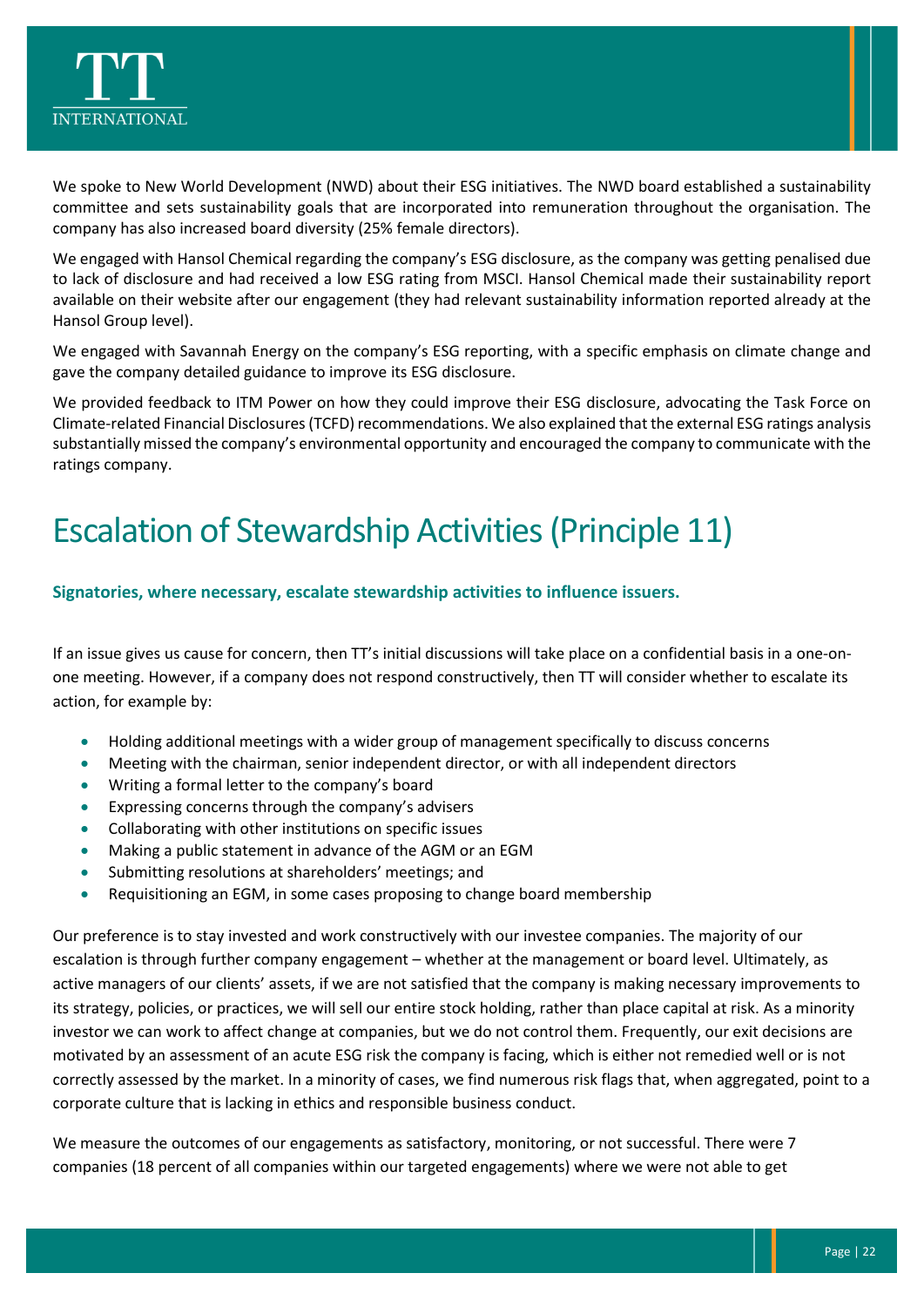

comfortable with the company's response to a significant ESG risk, and this played a role in our investment decisions. In six cases, we exited the investment or decided not to invest. In the remaining one case, our takeaways from our engagement and more in-depth analysis of ESG issues at stake determined the size of our investment.

We considered a Russian mining company as a potential investment given our positive view on nickel and the burgeoning market for electric vehicle batteries and engaged with the company; however, in the aftermath of a diesel spill in May 2020, we could not get comfortable that there would not be other industrial accidents before they could fortify their infrastructure, especially because permafrost thawing will continue, and Arctic summers will continue to be mild.

We engaged with a Brazilian meat processing company on all ESG pillars - whether environmental policies are adopted across the entire company with the same level of standards, health and safety at the abattoirs and treatment of suppliers, and the US regulatory situation and its management and decided to exit the investment due to our concerns that the company was at heightened risk of incurring penalties from the U.S. Department of Justice, and their improved margins were at risk of not persisting.

We exited our investment in an U.S. geothermal energy producer due to governance concerns after several engagements on matters ranging from remuneration to tax.

We avoided investing in a Canadian chemical recycling company because of our concerns about governance and the unresolved questions on their technology and intellectual property.

We engaged with a European insulation maker regarding the shortcomings of the testing and verification process that were disclosed during the Grenfell Tower Inquiry. We exited our investment due to our concern that there could be material legal and product liabilities, as well as reputational damage to the company.

We discussed with a Hong Kong-listed mining company the community protests against their Peruvian mine. We asked for a detailed audit of the situation and the contributions the company made to the local community. We were concerned that the company was not managing the community relations as well as it could, which was a factor in our decision to exit.

We sought to engage with a Chinese e-commerce company regarding a U.S. Securities and Exchange Commission accounting investigation. We subsequently grew concerned about the regulatory pressures they were facing in their domestic market, which led us to reduce our investment.

### <span id="page-23-0"></span>Collaborative Engagements(Principle 10)

#### **Signatories, where necessary, participate in collaborative engagement to influence issuers.**

TT has also been a signatory of the internationally recognised Principles for Responsible Investment (PRI) since 2016, allowing us to publicly demonstrate our commitment to responsible investment. The PRI is the world's leading proponent of responsible investment. It works to understand the investment implications of ESG factors and support its international network of investor signatories in integrating these factors into their investment and ownership decisions. The PRI acts in the long-term interests of its signatories, of the financial markets and economies in which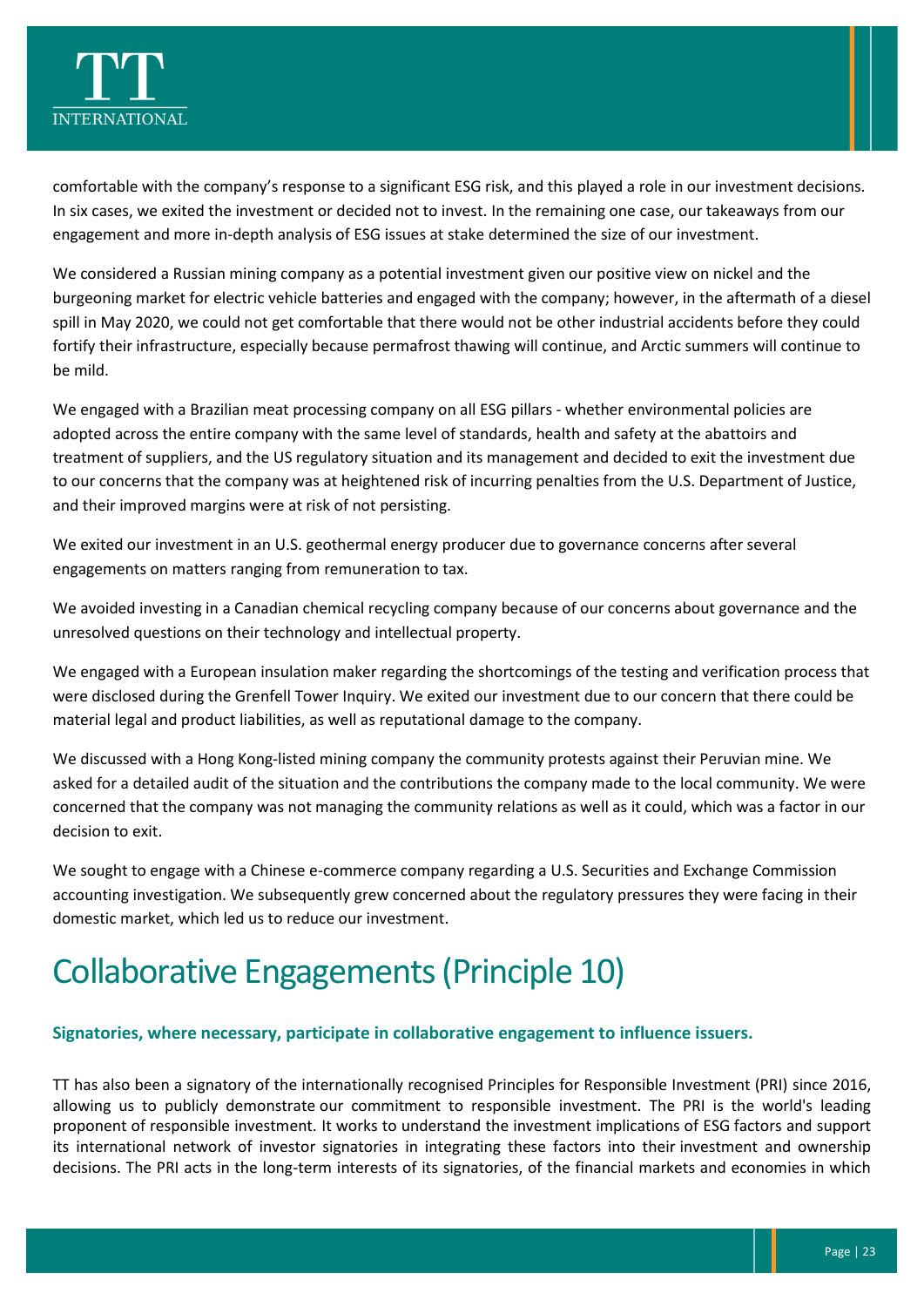

they operate and ultimately of the environment and society as a whole. In 2020, we supported an investor statement on the need for biodiversity impact metrics through the PRI.

We also participate in collaborative engagements with companies. We are a member of Association of Institutional Investors (API), Russia's leading association of institutional investors. Through API and in collaboration with other long-term investors, we engaged with VEON (a telecoms company with a significant Russian footprint) on their corporate governance including on executive remuneration and provided our recommendations for a long-term incentive plan that is simple, transparent, and strongly aligned with shareholders.

Finally, in 2020, we reached out to the PRI and Ceres to discuss the requirements and the process for joining Climate Action 100+, an investor-led initiative to ensure the world's largest corporate greenhouse gas emitters take necessary action on climate change. Joining Climate Action 100+ with an investee company remains an important goal for us in 2021.

# <span id="page-24-0"></span>Exercising Our Voting Rights as a Responsible Investor (Principle 12)

#### **Signatories actively exercise their rights and responsibilities.**

TT uses leading proxy advisory firm Institutional Shareholder Services (ISS) for its proxy voting requirements and adopts ISS' [proxy voting policies.](https://www.issgovernance.com/policy-gateway/voting-policies/) We have chosen to not create a custom-made voting policy at this time, as we believe that ISS has more stringent policies in place than custom-made policies.

TT strives to votes on all issues on every equity investment unless there is share blocking. We have a share lending program; however, we always retain a minimum stake for voting purposes. Our shares were successfully voted at 95.8 percent of all votable meetings in 2020. We exercised our voting rights for 98.8 percent of our votable shares in 2020.

#### **Voting by market**

| <b>Market</b>         | <b>Votable meetings</b> | <b>Voted meetings</b> | Percentage |
|-----------------------|-------------------------|-----------------------|------------|
| <b>United Kingdom</b> | 52                      | 52                    | 100%       |
| Cayman Island         | 37                      | 37                    | 100%       |
| China                 | 28                      | 28                    | 100%       |
| India                 | 25                      | 25                    | 100%       |
| Germany               | 20                      | 19                    | 95%        |
| <b>USA</b>            | 20                      | 20                    | 100%       |
| <b>Netherlands</b>    | 17                      | 16                    | 94%        |
| Ireland               | 15                      | 15                    | 100%       |
| Japan                 | 13                      | 13                    | 100%       |
| <b>Brazil</b>         | $12 \overline{ }$       | 12                    | 100%       |
| Sweden                | 12                      | 3                     | 25%        |
| Switzerland           | 10                      | 10                    | 100%       |
| Bermuda               | 9                       | 7                     | 78%        |
| France                | 9                       | 9                     | 100%       |
| Hong Kong             | 9                       | 9                     | 100%       |
| Taiwan                | 9                       | 9                     | 100%       |
| South Korea           | 7                       | 7                     | 100%       |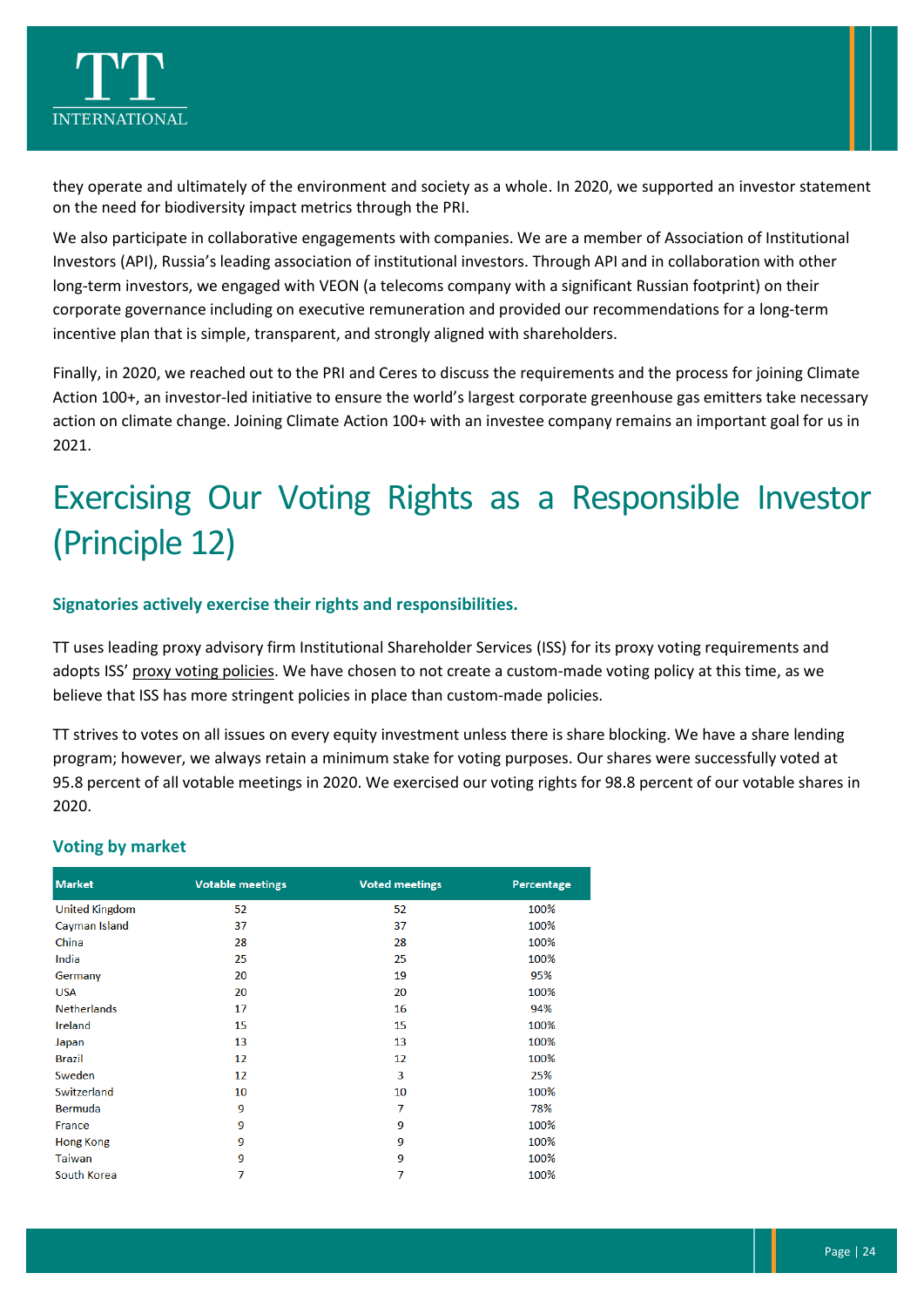

We have a dedicated Head of Voting, Robert Murray. ISS provides us the proxy research, which is then reviewed by TT. Whilst we are guided by ISS in this regard, we will always vote in what we believe is our clients' best interests. We specifically discuss meetings where ISS issues a recommendation against management and hold internal discussions. The voting decisions are ultimately the portfolio managers' responsibility. We internally record our rationale where we diverge from ISS recommendations. We also started tracking shareholder resolutions on environmental and social matters in 2020.

| <b>Voting Disclosure</b>                                                          | 1/1/20-31/12/20 |
|-----------------------------------------------------------------------------------|-----------------|
| Shareholder meetings at which<br>our clients' shares voted                        | 366             |
| Shareholder meetings at which<br>our clients' shares voted against<br>orabstained | 161             |
| Number of resolutions voted                                                       | 4,315           |
| Number of resolutions voted<br>against                                            | 380             |
| Number of resolutions abstained                                                   | 64              |

In 2020, we voted on 4,315 resolutions across 366 meetings. 8 percent of our total votes were against management, but in 44 percent of the meetings, there was at least one resolution where we cast a vote against or abstained. Votes cast during the reporting period were the least in line with management on executive compensation matters, where 21 percent of our votes went against management recommendations. Executive remuneration is a crucial topic and exposes where management's interests may diverge from those of minority shareholders. We analyse the remuneration parameters, as well as any discretion and derogation clauses for our investee companies.



We diverged from ISS recommendations on 1.9 percent of all votable items – more than half these cases (56 percent) were on director elections, followed by capitalisation (18 percent) and executive remuneration (13 percent). Our voting records for the calendar year can be found on our [website](https://www.ttint.com/corporate-governance-and-responsibility/) [\(https://www.ttint.com/corporate-governance-and](https://www.ttint.com/corporate-governance-and-responsibility/)[responsibility/\)](https://www.ttint.com/corporate-governance-and-responsibility/).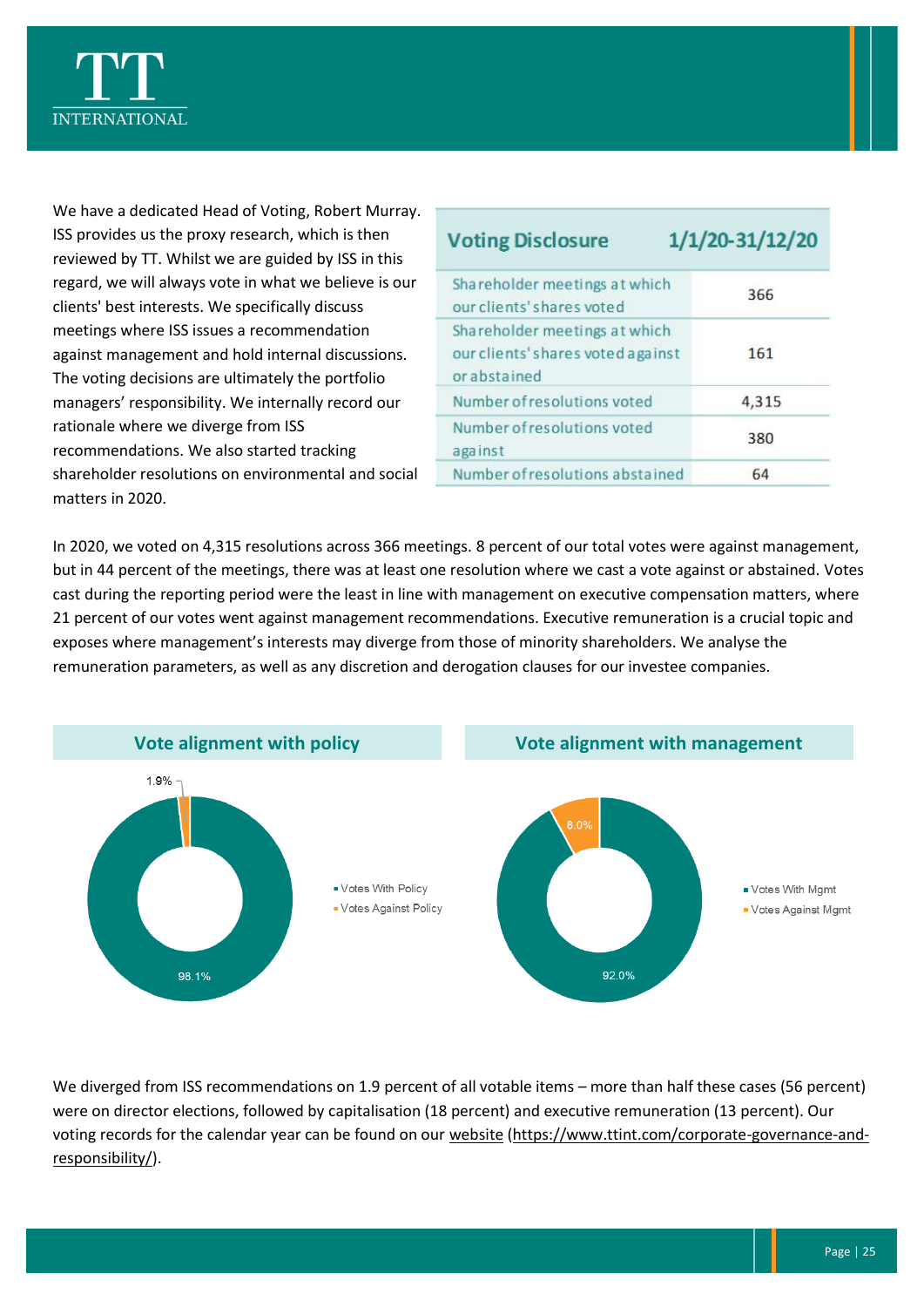

#### **RATIONALE FOR SELECTED VOTES WHERE WE DIVERGED FROM VOTING POLICY Polyus PJSC (EGM, 22-June-2020)**

Resolution 1) Approve increase in share capital through issuance of 3,130,000 shares via closed subscription.

The company sought to issue the shares in part to finance the Long-Term Incentive Plan (LTIP) approved by the decision of the board in December 2018, as well as to increase the company's participation in the Sukhoi Log deposit joint venture. ISS recommended voting against this issuance on the basis that the company did not disclose the terms of the LTIP. We decided to support the company as the dilution was not excessive at 2.3 percent, and more importantly, the Sukhoi Log joint venture is an important value driver for Polyus.

#### **Kaz Minerals Plc (AGM, 30-April-2020)**

Resolution 3) Approve remuneration report.

ISS recommended voting against the remuneration report, as the number of shares awarded in March 2020 under the LTIP was significantly higher than in FY2019 following a significant fall in the share price. We voted in line with the management, as the board followed the same formula as the past six years in awarding the performance shares, and mining is a cyclical industry. Furthermore, we did not see a misalignment between pay and total shareholder return, and the vesting of these shares in full is subject to the company being in the upper quartile in its share price performance vs. peers. Finally, the remuneration committee reduced the annual bonus by 11 percent due to the company's safety performance, which showed a degree of responsibility.

#### **Vista Oil & Gas SA de CV (AGM, 21-April-2020)**

Resolution 6) Extend for term of years Loan Agreement which was approved by AGM on April 25, 2019.

ISS recommended voting against due to the lack of disclosure regarding the specific terms and conditions of the financing, as the company did not specify whether this could be a convertible issue, which would dilute existing shareholders. The \$500 million financing was already approved in 2019 for one year – Vista sought to extend the term by five more years. We did not want to curtail the company's flexibility to raise capital during COVID-19.

As an example of our vote against the board, at the LVMH Moet Hennessey Louis Vuitton SE annual and special meetings on 30 June 2020, we elected to vote against all remuneration-related proposals due to the lack of adequate disclosure on key performance indicators for the bonus payments and the undemanding LTIP criteria. We also voted against the remuneration policy which allowed for exceptional remuneration without including a cap or detailed criteria.

We voted against three shareholder proposals on environmental and social issues (excluding one that was withdrawn by the proponent). One notable example was the shareholder proposal to "approve suspension of memberships of industry associations where COVID-19 related advocacy is inconsistent with Paris Agreement Goals" at the BHP Group